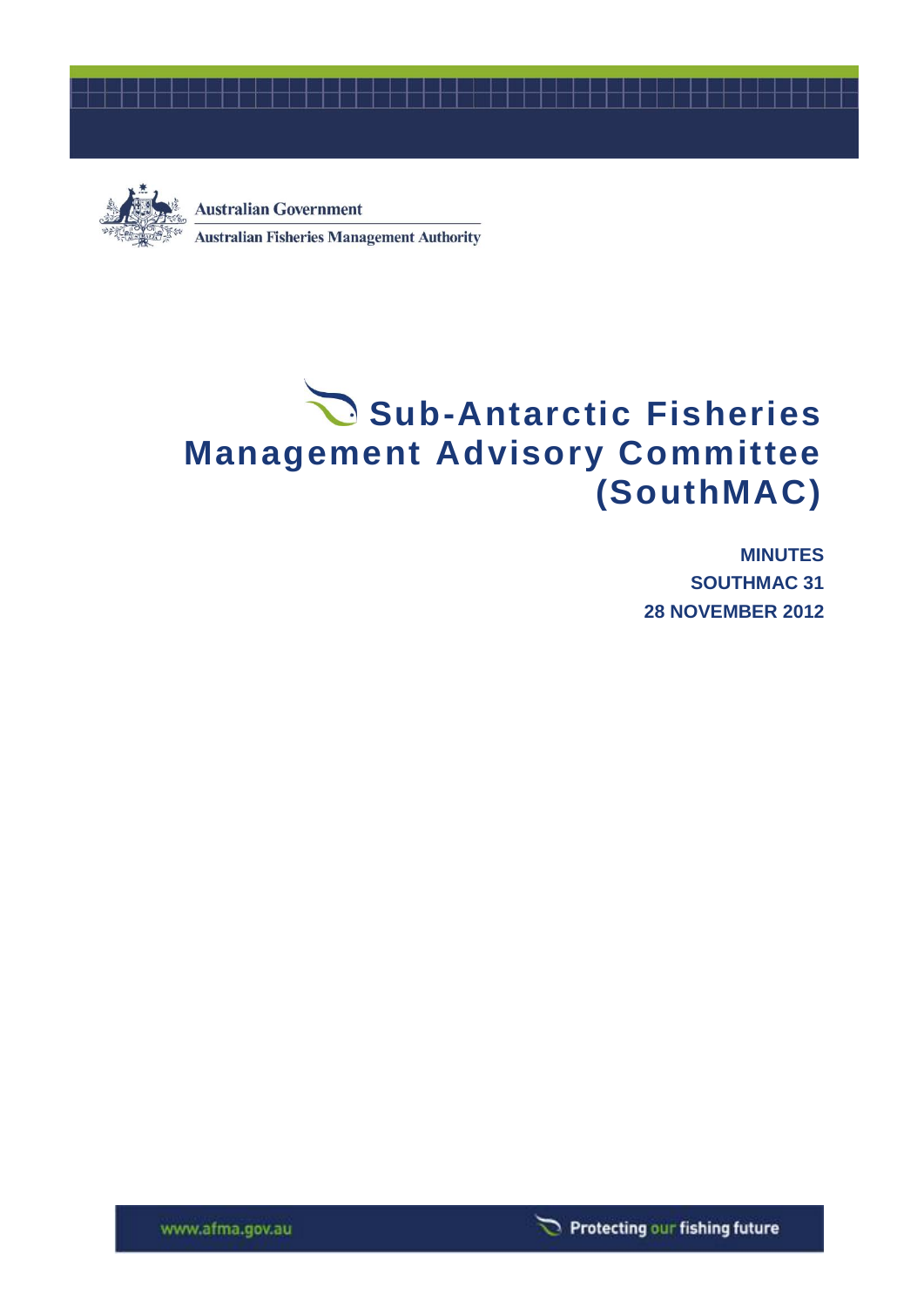#### **SUB-ANTARCTIC FISHERIES MANAGEMENT ADVISORY COMMITTEE (SouthMAC)**

**CHAIR**: Ms Kerry Smith **Date:** 28 November 2012 **Venue**: CSIRO Marine Laboratories, Hobart

# **Attendance**

#### **Members**

Ms Kerry Smith– Acting Chair Dr Malcolm Haddon, Scientific Member Ms Lihini Weragoda, AAD Mr Martin Exel, Industry Member Mr Les Scott, Industry Member (by phone) Mr Jon Bryan, Conservation Member Mr Peter Neave, AFMA Member Ms Sarah Kirkcaldie (Executive Officer)

# **Introduction**

The thirty first meeting of the Sub-Antarctic Fisheries Management Advisory Committee (SouthMAC 31) was held in Hobart on 28 November 2012.

The primary objectives of the meeting were to discuss:

- $\triangleright$  the outcomes of the thirty first meeting of the Commission for the Conservation of Antarctic Marine Living Resources (CCAMLR XXXI);
- $\triangleright$  the Bycatch and Discard Workplan for sub-Antarctic fisheries;
- $\triangleright$  the extent to which the performance criteria outlined in the Heard Island and McDonald Islands (HIMI) Fishery and Macquarie Island Toothfish Fishery Management Plans have been met; and
- $\triangleright$  the Antarctic fisheries budget acquittals for 2011/12 and the levy-base for 2012/13.

#### **Agenda item 1 - Preliminaries**

SouthMAC 31 was opened at 9.10 am on 28 November 2012 by the Acting Chair, Ms Kerry Smith.

The Industry Member, Les Scott, participated in all the discussions by phone.

#### **1.1 Declaration of interests**

The AFMA member stated that as outlined in the Fisheries Administrations Act 1991 and Fisheries Management Paper No. 1, all members of SouthMAC must declare any pecuniary interest in the Fishery at the commencement of the meeting (Table 1) and also at the commencement of each agenda item. The Committee noted that if a member discloses an interest in an item, the member must absent themselves from the meeting before the item is considered and the MAC must make a decision as to whether the member can participate in the discussion and in the making of a recommendation or remain absent from the meeting for the item. The AFMA member stressed that the MAC must fully comply with these requirements in relation to conflicts of interests during the meeting**.**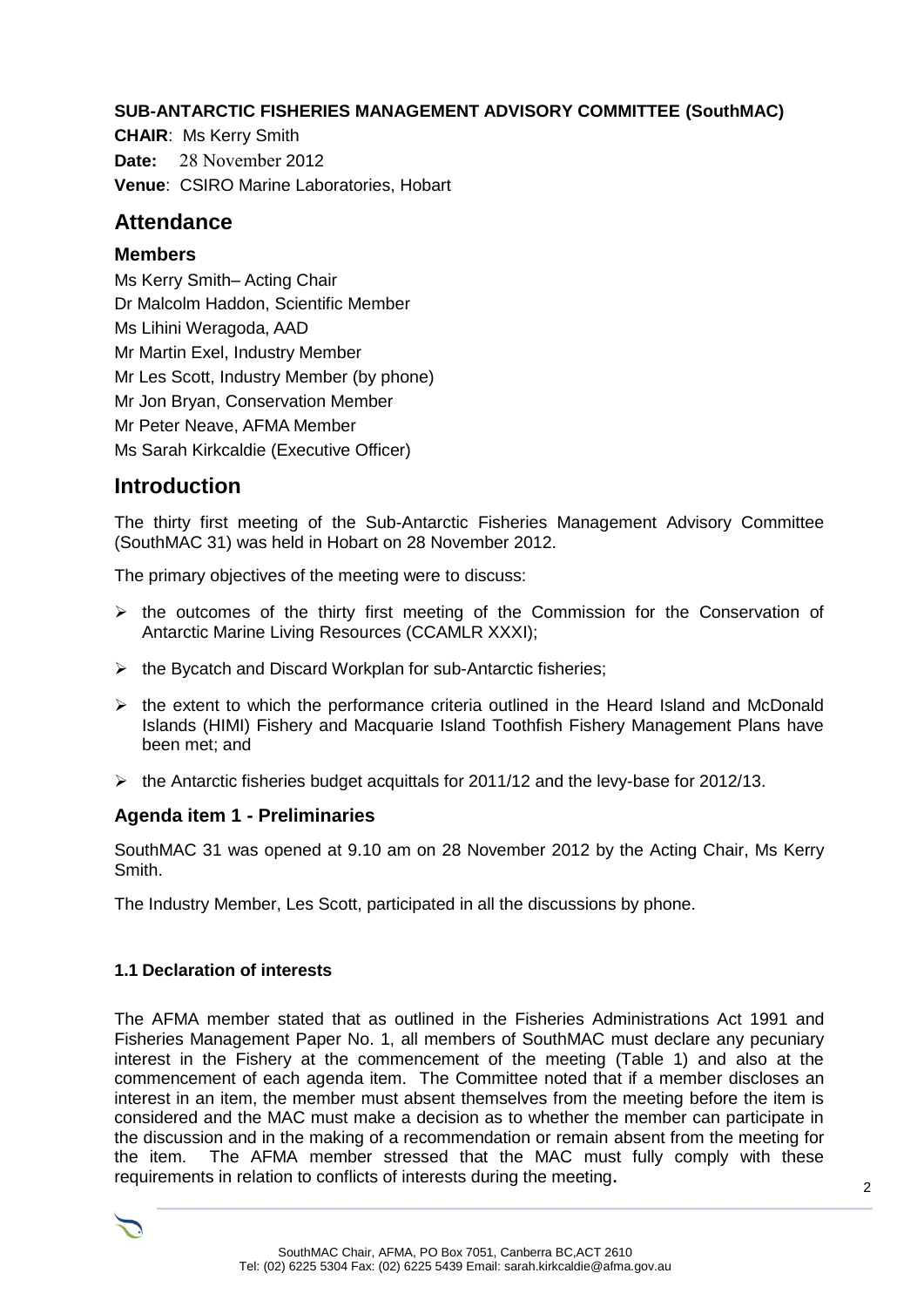The AFMA member further noted that, regardless of the MAC's decision on the member's involvement in the discussion, in each and every case the minutes of the meeting must:

- i) record the fact of the disclosure relating to a conflict;
- ii) record the determination of the Committee whether the member may or may not be present during discussion of the matter which is the subject of the conflict; and
- iii) produce minutes (not just a Chair's summary) for all MAC meetings, regardless of whether or not they are face- to- face.

SouthMAC noted that the requirement to declare an interest at the beginning of each agenda item was for members and not for permanent observers or invited participants.

Members acknowledged that AFMA has members on the consultative groups such as Management Advisory Committees because of people's expertise in areas that are relevant to discussions.

| <b>Member</b>   | <b>Declared interests</b>                                                                                                                                                                                                                                                                                                                                                                                                                                                                                                              |
|-----------------|----------------------------------------------------------------------------------------------------------------------------------------------------------------------------------------------------------------------------------------------------------------------------------------------------------------------------------------------------------------------------------------------------------------------------------------------------------------------------------------------------------------------------------------|
| Kerry Smith     | Employee of AFMA, no pecuniary interest in<br><b>Antarctic Fisheries</b>                                                                                                                                                                                                                                                                                                                                                                                                                                                               |
| Peter Neave     | Employee of AFMA, no pecuniary interest in<br>Antarctic Fisheries                                                                                                                                                                                                                                                                                                                                                                                                                                                                      |
| Malcolm Haddon  | CSIRO scientist, CSIRO colleagues conduct research<br>on Antarctic fisheries and competed the Macquarie<br>Island stock assessment, is a member on the Shark<br>Resource Assessment Group, Scallop Resource<br>Assessment Group and Slope Resource Assessment<br>Group, no pecuniary interest in Antarctic fisheries                                                                                                                                                                                                                   |
| Lihini Weragoda | Employee of the Australian Antarctic Division,<br>colleagues conduct HIMI stock assessment, attends<br>international meetings, no pecuniary interest in<br>Antarctic fisheries                                                                                                                                                                                                                                                                                                                                                         |
| Martin Exel     | Works for a company that owns Statutory Fishing<br>Rights (SFRs) in the Heard Island and McDonald<br>Islands (HIMI) Fishery and the Macquarie Island<br>Toothfish Fishery (MITF). Chair of Commonwealth<br>Fisheries Association, Chair of the Coalition of Legal<br>Toothfish Operators, and Board Member of the<br>Institute for Marine and Antarctic Studies, at the<br>University of Tasmania. He was not aware of any<br>investigation or prosecution action by AFMA against<br>his Company and was not aware of any legal action |

**Table 1: TTMAC members/permanent observers' declarations of interest**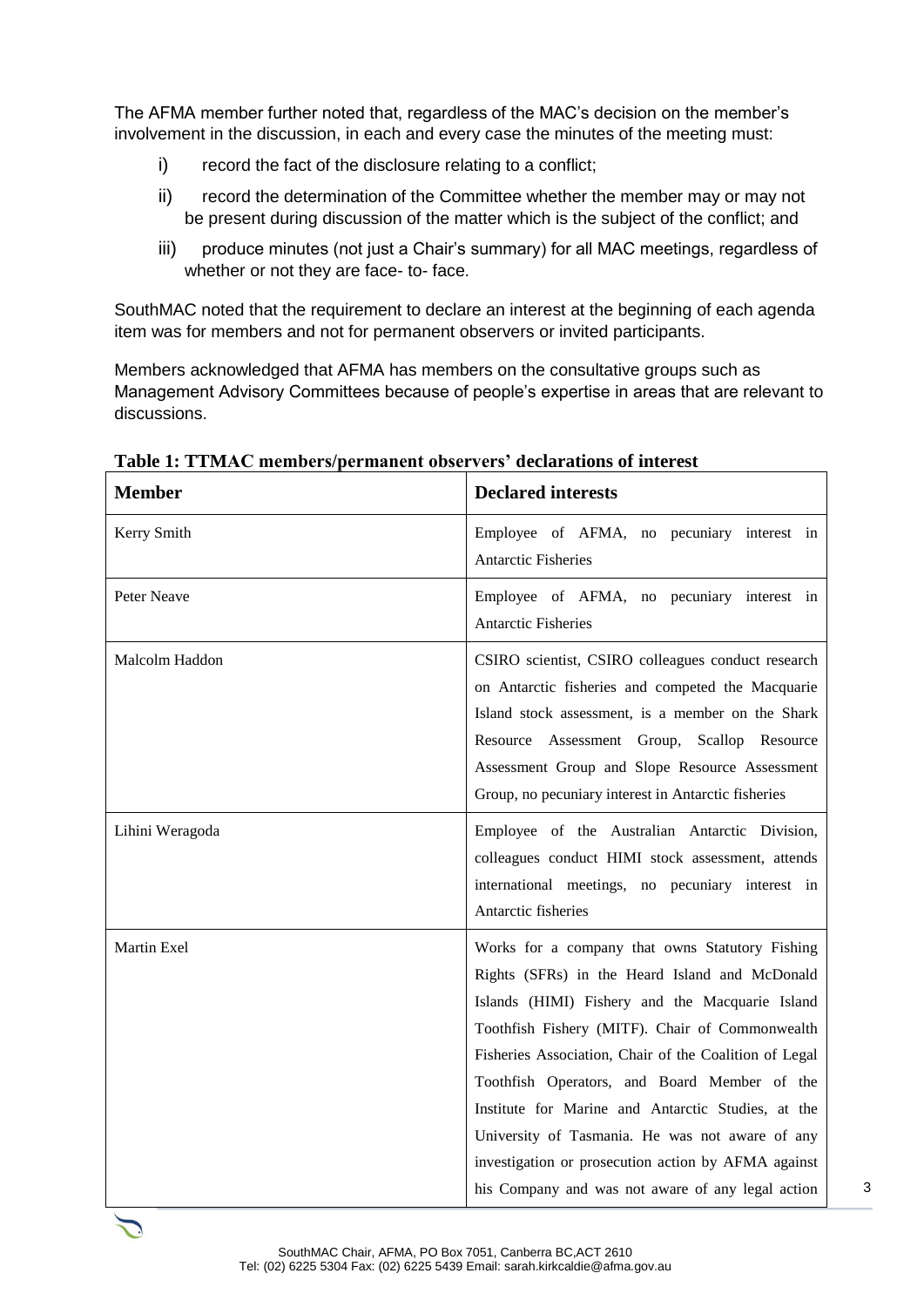|                  | taken by his Company against AFMA.                                                                                                                                                                                                                                                                                                                                                                                                                                                                                                                                                                                                                                                                                                       |
|------------------|------------------------------------------------------------------------------------------------------------------------------------------------------------------------------------------------------------------------------------------------------------------------------------------------------------------------------------------------------------------------------------------------------------------------------------------------------------------------------------------------------------------------------------------------------------------------------------------------------------------------------------------------------------------------------------------------------------------------------------------|
| Les Scott        | Managing Director Australian Longline P/L an<br>Australian resident company which holds various<br>fishing rights in, and operates vessels in the Australian<br>Sub-antarctic fisheries (Heard Island and McDonald<br>islands, Macquarie Island fisheries) and waters under<br>the jurisdiction of CCAMLR. Member of SlopeRAG,<br>SEMAC, Threat Abatement Plan and industry<br>representative Australian Delegation to CCAMLR.<br>Director of Commonwealth Fisheries Association and<br>Director of South east Trawl Fishing Industry<br>Association.<br>Mr Scott was not aware of any<br>investigation or prosecution action by AFMA against<br>his Company and was not aware of any legal action<br>taken by his Company against AFMA. |
| Jon Bryan        | Employee of Tasmanian Conservation Trust, member<br>on Small Pelagic Fishery Resource Assessment Group<br>and Scallop Management Advisory Committee                                                                                                                                                                                                                                                                                                                                                                                                                                                                                                                                                                                      |
| Sarah Kirkcaldie | Employee of AFMA, no pecuniary interest in<br><b>Antarctic Fisheries</b>                                                                                                                                                                                                                                                                                                                                                                                                                                                                                                                                                                                                                                                                 |
|                  |                                                                                                                                                                                                                                                                                                                                                                                                                                                                                                                                                                                                                                                                                                                                          |

#### **1.2 Apologies**

No apologies were received.

#### **1.3 Adoption of agenda**

SouthMAC adopted the agenda without change.

#### **Agenda item 2 – Adoption of Minutes from SouthMAC 30**

SouthMAC noted that the Minutes from SouthMAC 30 held on 1 December 2011 were considered and adopted by Members out-of-session and have been posted on the AFMA website.

# **Agenda item 3 - Action arising from SouthMAC 30**

Mr Exel declared an interest under agenda item 3. In line with the requirements as a MAC member who has declared an interest under an agenda item, Mr Exel left the room. The remaining members of SouthMAC agreed that Mr Exel should be allowed to return for all discussions and recommendations made under Agenda item 3. Mr Scott also declared an interest and disconnected from the phone call. The remaining members of SouthMAC agreed that Mr Scott should be allowed to return for all discussions and recommendations made under Agenda item 3 and called him back for the phone link.

SouthMAC discussed the action arising from SouthMAC 30.

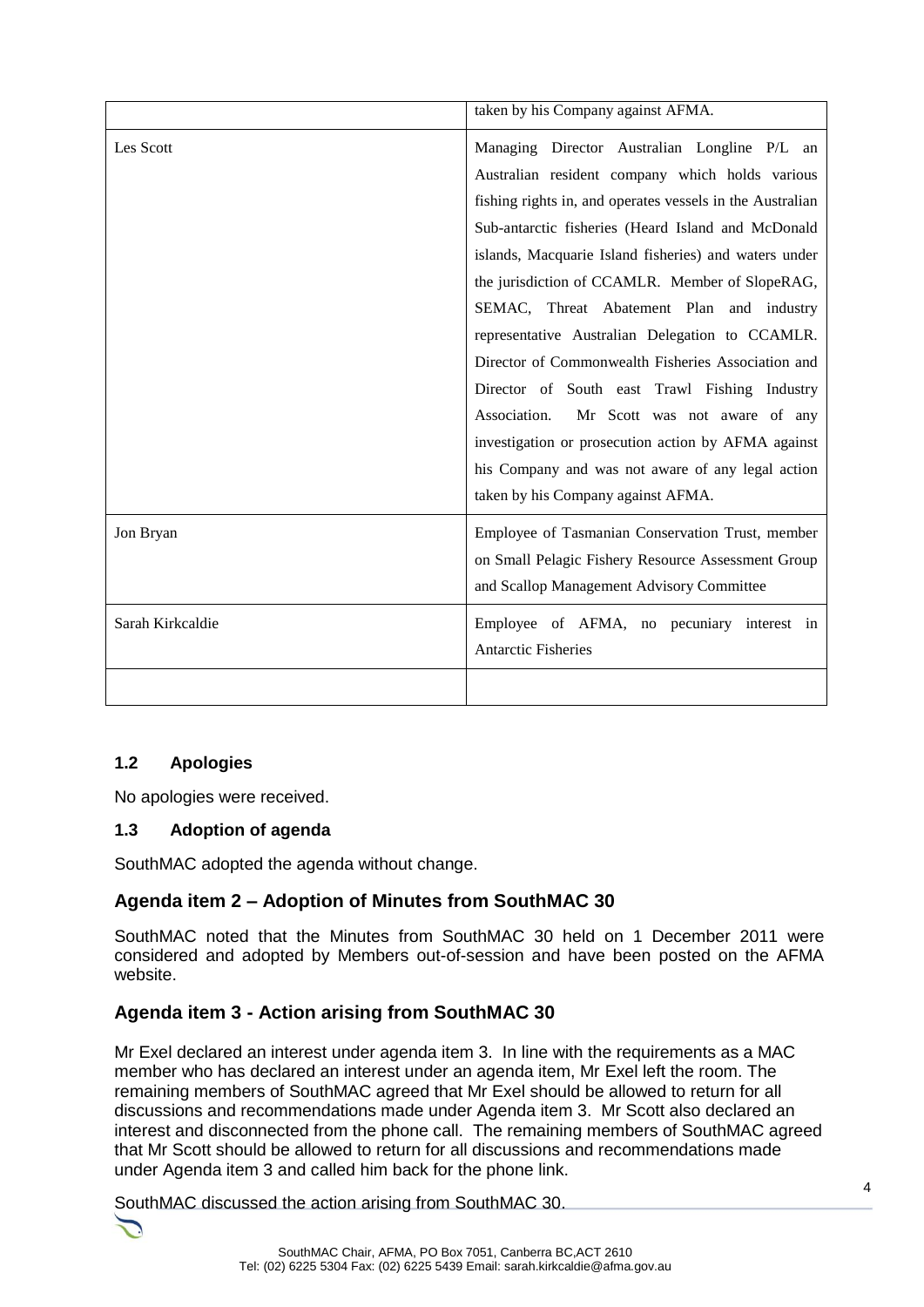| <b>Item</b>                                                                                                                                                                                                                                                                                                                                                                                                                                                                                                   | <b>Status</b>                                                                                                                                                                                                                                                                                                                                                                                                                                                                                                                                                                                                                                                                                                                                                                                                                                                                                                      |
|---------------------------------------------------------------------------------------------------------------------------------------------------------------------------------------------------------------------------------------------------------------------------------------------------------------------------------------------------------------------------------------------------------------------------------------------------------------------------------------------------------------|--------------------------------------------------------------------------------------------------------------------------------------------------------------------------------------------------------------------------------------------------------------------------------------------------------------------------------------------------------------------------------------------------------------------------------------------------------------------------------------------------------------------------------------------------------------------------------------------------------------------------------------------------------------------------------------------------------------------------------------------------------------------------------------------------------------------------------------------------------------------------------------------------------------------|
| Trawl capacity determination - SouthMAC<br>supported determining a minimum quota<br>holding of 25.5% for trawl operations in a<br>determination, which is the figure currently<br>specified in the Management Plan. This<br>means that currently no more than three<br>trawl boats can operate in the Fishery, and<br>this would translate to limiting the maximum<br>number of trawlers to three if a determination<br>using the 25.5% figure is made. Industry<br>members strongly supported this approach. | Completed.<br>SouthMAC noted that following further out-of-<br>session discussion by SouthMAC in July<br>2012, the AFMA Commission agreed to<br>determine the trawl capacity in the HIMI<br>Fishery at 25.5% for a period of 3 years, to<br>30 November 2015. Members noted that if<br>no significant issues were identified then it<br>was likely that the determination would lapse.<br>Industry members stated that in obtaining<br>Council<br>Marine<br>Stewardship<br>(MSC)<br>certification the submission stated that only 3<br>boats were allowed in the Fishery. The AFMA<br>member acknowledged that the Commission<br>was aware of this and noted that the trend<br>now is to longline in the Fishery.<br>Industry<br>noted that they would request<br>longline<br>season extensions to decrease the amount of<br>trawling although noted that the community<br>perception of trawling was not correct. |
| <b>Budgets</b> - SouthMAC noted that the acquittal<br>of the 2011/12 budget and levy-base<br>calculations for 2012/13 were expected to be<br>released by AFMA in early December. AFMA<br>would provide an explanation of the<br>implications on the budgets to Members out-<br>of-session.                                                                                                                                                                                                                    | The 2011/12 budget acquittal and 2012/13<br>budget were discussed under agenda item<br>10.                                                                                                                                                                                                                                                                                                                                                                                                                                                                                                                                                                                                                                                                                                                                                                                                                         |

#### **Agenda item 4 – Correspondence**

SouthMAC noted the following correspondence which had been received between meetings:

- $\geq$  23 February 2012 a letter from the AFMA CEO, James Findlay, to all MAC Members regarding travel expenses;
- $\geq$  15 March 2012 a letter from the AFMA Chair, Michael Egan, on the outcomes from the February 2012 AFMA Commission meeting;
- $\triangleright$  4 September 2012 a letter from the AFMA CEO, James Findlay, on managing conflicts of interest;
- $\geq 10$  September 2012 a letter from the AFMA Chair, Michael Egan, on the outcomes from the August 2012 AFMA Commission meeting;
- 14 September 2012 a letter from SouthMAC Chair, Bill Nagle, resigning as SouthMAC Chair;
- $\geq$  2 October 2012 an email from Peter Neave advising that the Macquarie Island Management Plan amendments (principally to move the season dates to a determination) were released for a period of public comment; and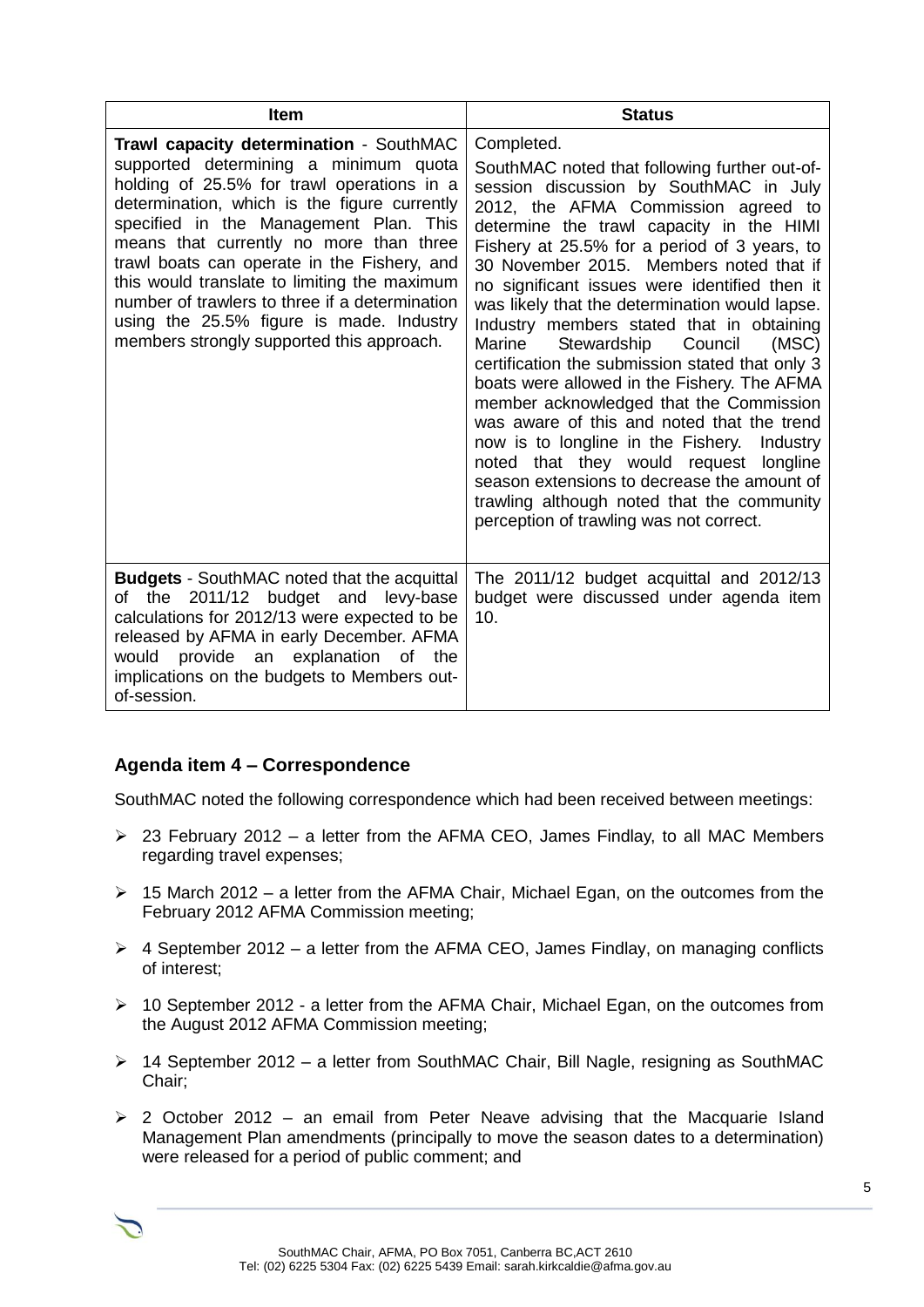- $\geq$  14 November 2012 an email from Peter Neave advising that the Commonwealth's Bycatch Policy and Harvest Strategy Policy were open for a period of public comment; and
- $\geq$  14 November 2012 an email from Peter Neave providing Members with a copy of AFMA's submission to the Borthwick review of Commonwealth Fisheries Legislation.

SouthMAC noted that no public comments were received on the Macquarie Island Management Plan amendments. The AFMA member stated that the Plan amendments would now go to the Commission and then the Minister for Fisheries for acceptance. Once the amendments are accepted, signed and registered, AFMA can do a determination changing the start date of the Macquarie Island Toothfish Fishery to 1 May. AFMA agreed to keep SouthMAC and SARAG informed of progress on the Management Plan amendments.

Members noted that individual comments on the Commonwealth's Bycatch Policy and Harvest Strategy Policy are due on 14 December 2012. SouthMAC comments are due on 11 December 2012 to enable them to be included in the AFMA submission.

**Action arising 1**: AFMA to draft a letter of thanks to Mr Bill Nagle for his many years of service as SouthMAC Chair.

#### **Agenda Item 5 – Report on fishing operations**

SouthMAC noted the verbal reports from Messrs Exel and Scott on fishing operations in sub-Antarctic waters.

Mr Exel noted that the fishing vessel 'Austral Leader 2' had been extended and this had taken longer than expected and therefore had not been able to fish in the HIMI season extension in 2012 but planned to fish in April 2013. Mr Exel further noted that the 2012 longline season had been successful and that Austral Fisheries Pty Ltd had the highest Mackerel Icefish catch rates trawling in 2012. Mr Exel reported that two seabirds had unfortunately been caught towards the end of the 2012 longline season. Mr Exel noted that the company was speaking to experts as to why this may have happened and how to avoid it in the future. Issues identified included a combination of large swells, strong winds, tori lines blowing off the mainline, and birds coming around the stern underneath the tori lines to access baited hooks. Members noted that the birds were caught in consecutive shots and the skipper had moved the boat 160 miles and ceased day time setting as a result of the deaths. SouthMAC noted that investigations were on-going and that the company was looking at additional mitigation measures including water cannons and blocking the seabirds coming around the stern of the boat.

Mr Exel stated that 100% of the Patagonian Toothfish Total Allowable Catch will be taken in the 2011/12 season.

SouthMAC noted that Austral fisheries were continuing to pot but that unless catch rates improved this would be the company's last attempt as it was not currently commercially viable. Members noted that there had been no seabird or marine mammal interactions during potting operations.

Mr Scott stated that no Australian Longline Pty Ltd vessels had any interactions with seabirds or marine mammals in either the HIMI or Macquarie Island fisheries. Mr Scott noted that the birds were not as aggressive at Macquarie Island and no further mitigation measures were required. Mr Scott stated that currently gear was not getting recovered fast enough at Macquarie Island which meant the industry was not maximising the TAC.

Industry further noted that there had been a decrease in the amount of gear lost in the 2011/12 season and this was due to stronger weighted lines and anchor.

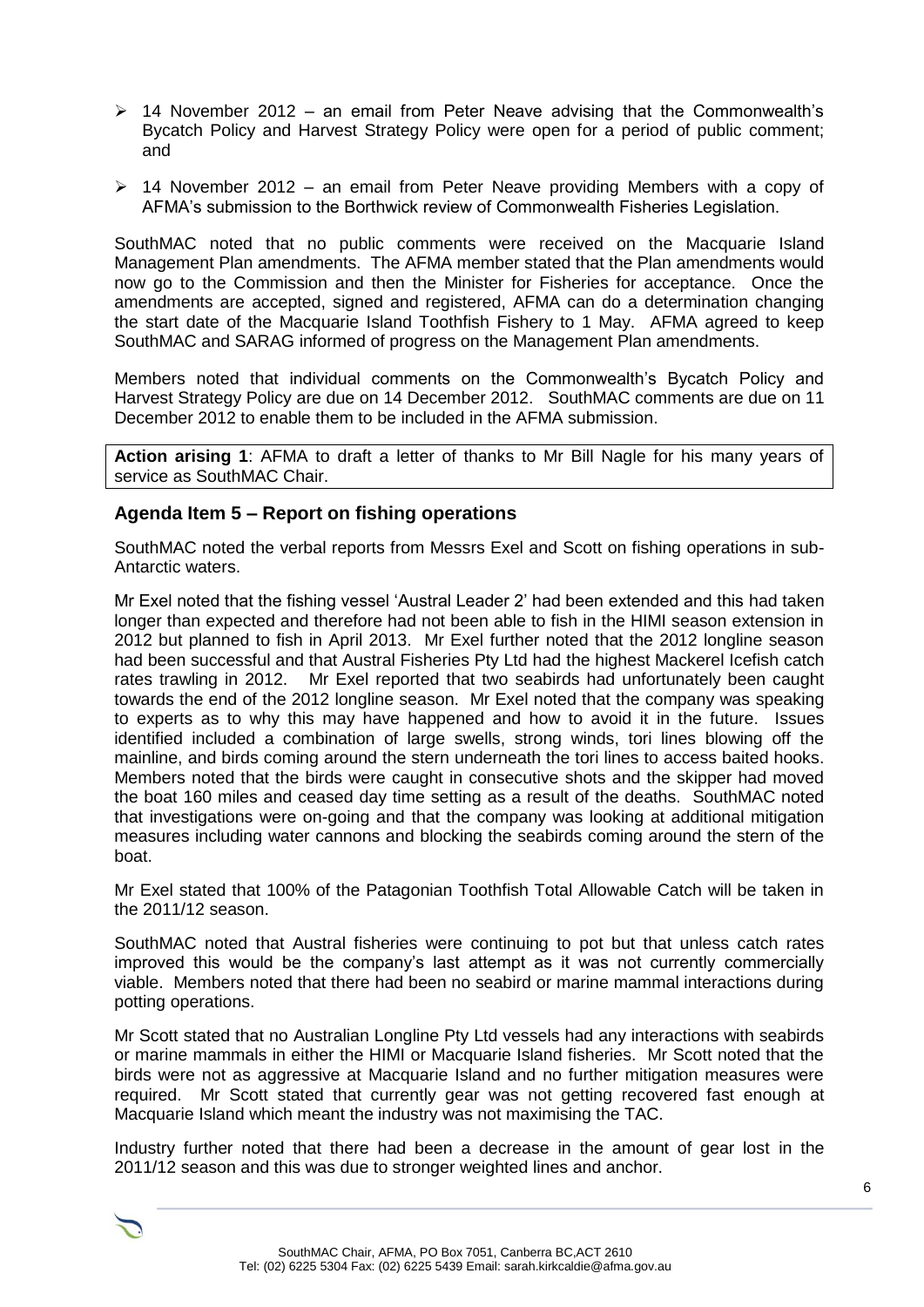Industry members noted that the premium size of Patagonian toothfish is 4-8kg. If fish is greater than 10kg the value declines as the main markets prefer smaller fish.

# **CCAMLR**

Mr Exel, Mr Scott and Ms Weragoda declared their interest under Agenda Item 6. The remaining members of SouthMAC agreed that Mr Exel and Ms Weragoda should be allowed to return for all discussions and recommendations made under Agenda item 6.

#### **Agenda item 6 – Report on the outcomes of CCAMLR XXXI**

SouthMAC noted the report (Attachment A) prepared by AFMA on the outcomes of CCAMLR XXXI and associated meetings which were held in Hobart during the period 23 October to 1 November 2012.

SouthMAC noted that the AFMA Commission had determined the CCAMLR agreed total allowable catches (TACs) in the HIMI Fishery for the 2012/13 season. The catch limits are:

#### *Target species:*

| 2,730 tonnes |                              |
|--------------|------------------------------|
| 679 tonnes   |                              |
|              |                              |
| 360 tonnes   |                              |
| 150 tonnes   |                              |
| 120 tonnes   |                              |
| 80 tonnes    |                              |
|              |                              |
|              | 50 tonnes (for each species) |

SouthMAC noted that Marine Protected Areas (MPAs) was a main focus for Australia at CCAMLR and was the main item for discussion and negotiation among Members at the 2012 CCAMLR meetings.

Members noted that despite intensive lobbying by all parties to get agreement, a number of countries sought further science to justify the establishment of MPAs. The AAD member noted that discussions were difficult and only heads of delegations were involved. Consensus was not achieved on Australia's proposal for an East Antarctica MPA and in order to achieve some progress, New Zealand proposed a Special Meeting of the Commission to be held in July 2013 in Germany. SouthMAC noted that a US/NZ proposal for a Ross Sea MPA stalled the East Antarctic discussion.

SouthMAC noted that the Special Meeting of the Commission will consider MPA issues and make decisions, if possible, on the joint New Zealand and the USA MPA proposal on the Ross Sea region and the joint Australia, France and EU MPA proposal in East Antarctica.

SouthMAC noted that there was near zero levels seabird mortalities as a result of interactions with fishing gear in longline operations in the 2011/12 season except in the French EEZs in subareas 58.5.1 (157 seabirds in Kerguelen Island) and 58.6 (65 seabirds in Crozet Islands).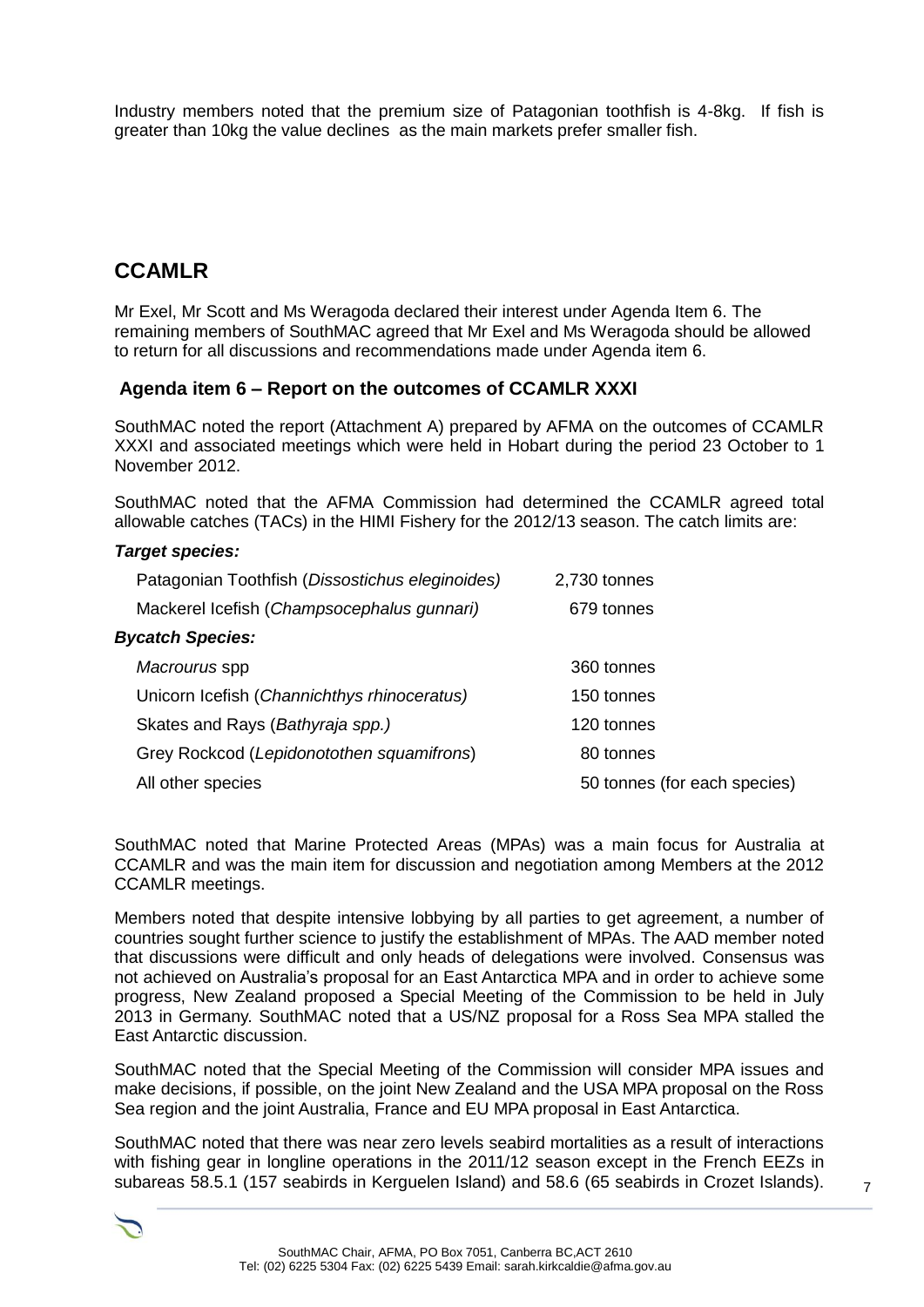The AFMA member noted that, as mentioned earlier, two giant petrels were killed in the HIMI longline fishery in the 2011/12 season but these occurred after CCAMLR.

# **Heard Island and McDonald Islands Fishery**

Mr Exel and Mr Scott declared their interest under Agenda Items 7 and 8. The remaining members of SouthMAC agreed that Mr Exel and Mr Scott should be allowed to return for all discussions and recommendations made under Agenda items 7 and 8.

#### **Agenda item 7 – Fishery Update**

SouthMAC noted that in September 2012, AFMA determined the trawl fishing capacity and set the minimum quota holding requirement at 25.5%, which means that no more than 3 trawlers can operate in the HIMI Fishery at any one time. The Determination will remain in place until 30 November 2015.

Members further noted that, in making the decision, the Commission sought to align a review of the measure with the review of the ecological risk assessment (ERA) for the HIMI trawl Fishery, scheduled for 2014 after five years of operation. The Commission's expectation is that the 25.5% figure would not be retained after 30 November 2015 unless the ERA review determines that management of the Fishery would be adversely affected by removing the requirement.

Industry members informed the Committee that market interest levels in Patagonian toothfish had increased with Marine Stewardship Council (MSC) certification. In particular, there was increased interest from Europe, the United States and Japan. Members noted that one of the major benefits of MSC certification is that it is simple to explain that the fishery is sustainable and well managed by producing the MSC certificate.

Mr Exel noted that the process of getting toothfish assessed by the Monterey Bay Aquarium Seafood Watch Program was nearly finalised and the likely outcome was unknown.

# **Macquarie Island Toothfish Fishery**

#### **Agenda item 8 – Fishery update**

The AFMA member provided an update on the amendment to the MITF Management Plan to move the dates of the 'fishing year' to a Determination. The Plan amendment will soon be provided to the Minister for Agriculture, Fisheries and Forestry for consideration.

Members noted that following acceptance of the Plan amendment by the Minister a Determination of the 'fishing year' will be made, which will extend the current 'fishing year' to 30 April 2013, and have future 'fishing years' starting on 1 May.

SouthMAC acknowledged that the amendment will allow operators to catch the remaining toothfish quota from 2012/13 by non-longline methods before 1 May and allow for longline operations to commence from 1 May in the 2013/14 fishing year. Industry requested that if possible they are informed by February 2013 if the change is going ahead.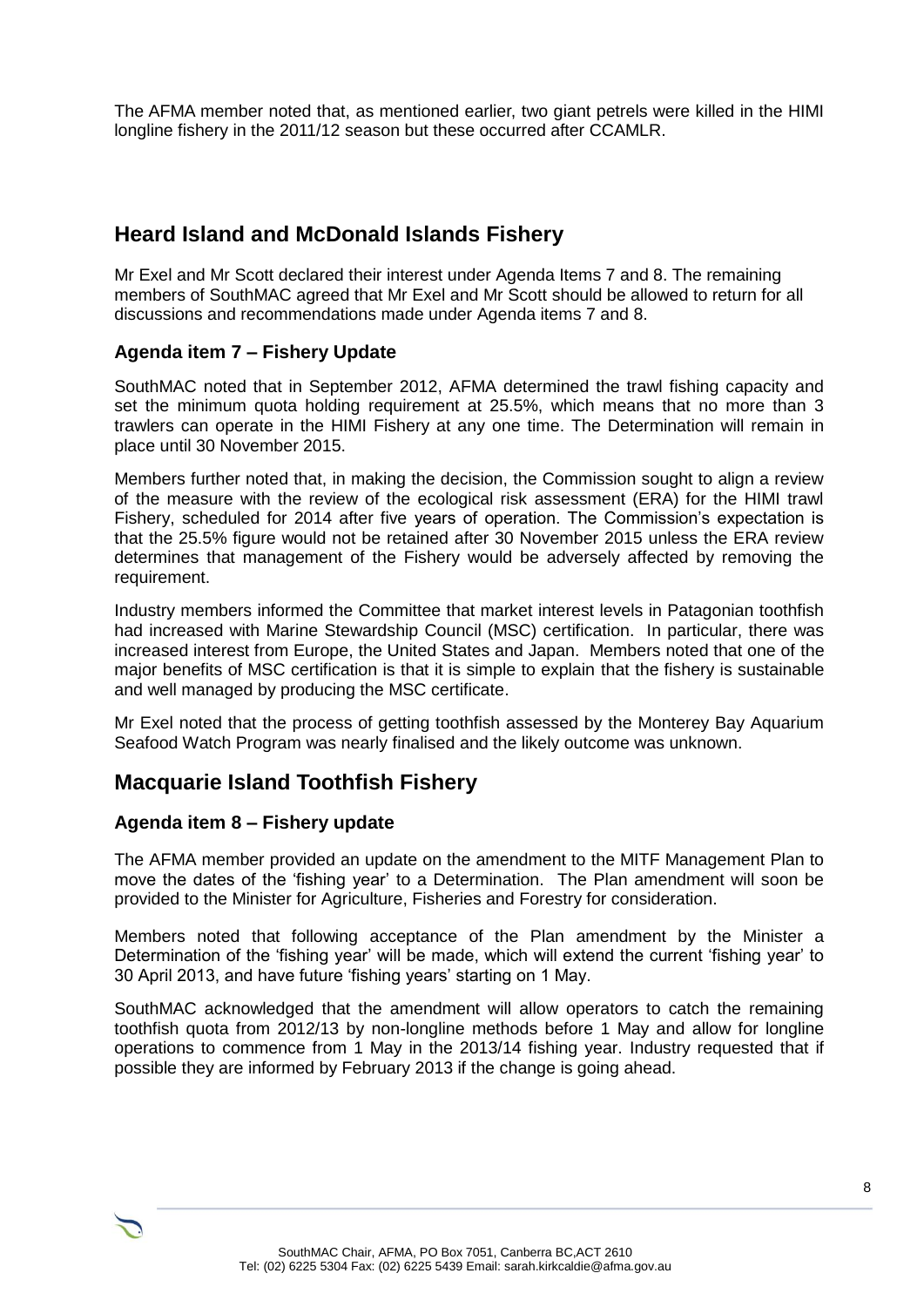# **Bycatch**

Mr Exel, Mr Scott and Ms Weragoda declared their interest under Agenda Item 9. The remaining members of SouthMAC agreed that Mr Exel, Mr Scott and Ms Weragoda should be allowed to return for all discussions and recommendations made under Agenda item 9.

#### **Agenda item 9 – Bycatch and Discard Workplan**

SouthMAC noted that although bycatch was well managed in the sub-Antarctic fisheries, the Sub-Antarctic Resource Assessment Group (SARAG) believed it was still important to prepare a sub-Antarctic fisheries Bycatch and Discard Plan. Members noted that a workplan had been drafted and endorsed by SARAG.

SouthMAC provided comments on the workplan and AFMA agreed to incorporate the comments suggested and then distribute the workplan for final endorsement. It was agreed that the workplan should be reviewed annually and fully reviewed every five years. Once finalised the Bycatch and Discard workplan will be published on the AFMA website.

**Action arising 2**: AFMA to incorporate suggested changes and distribute final Bycatch and Discard Workplan for endorsement.

# **Finance**

Mr Exel, Mr Scott and Mr Neave declared their interest under Agenda Item 10. The remaining members of SouthMAC agreed that Mr Exel, Mr Scott and Mr Neave should be allowed to return for all discussions and recommendations made under Agenda item 10.

#### **Agenda item 10 – 2012/13 budget and 2011/12 acquittals**

SouthMAC noted the acquittal of the 2011/12 budget and that the levy regulations for 2012/13 are currently being prepared. Members noted that in 2011/12, there had been a significant observer overspend in the MITF as a result of a greater than anticipated number of seadays due to a number of factors including difficult fishing and a major vessel breakdown.

SouthMAC re-iterated concerns regarding the cost of observers in the 2012/13 budget. The industry, scientific and conservation members requested that the Chair write to AFMA seeking information on the cost of observers including the reasons for a 10% increase in costs, the allocation of overheads, and market testing of observer services. Members did acknowledge the importance of observers particularly in achieving Marine Stewardship Council certification for all target stocks in sub-Antarctic fisheries and for the comprehensive data collection used in the annual stock assessments. Members also discussed e-monitoring and noted that SARAG had discussed this issue and agreed that given sub-Antarctic boat data requirements there was a need for physical observers on the boat. Industry members stated that carriage of a second observer was outside and additional to CCAMLR requirements and therefore of public benefit and that industry may be capable of collecting some data without the need for a second observer on the boat. The AFMA member noted that the quality of the data and the time series is of benefit to the Fishery. Industry highlighted that their main concern was the daily rate paid to AFMA observers which was in excess of \$1,500 per sea day.

SouthMAC members noted that the six and nine month acquittals were assisting industry to understand where money was being spent.

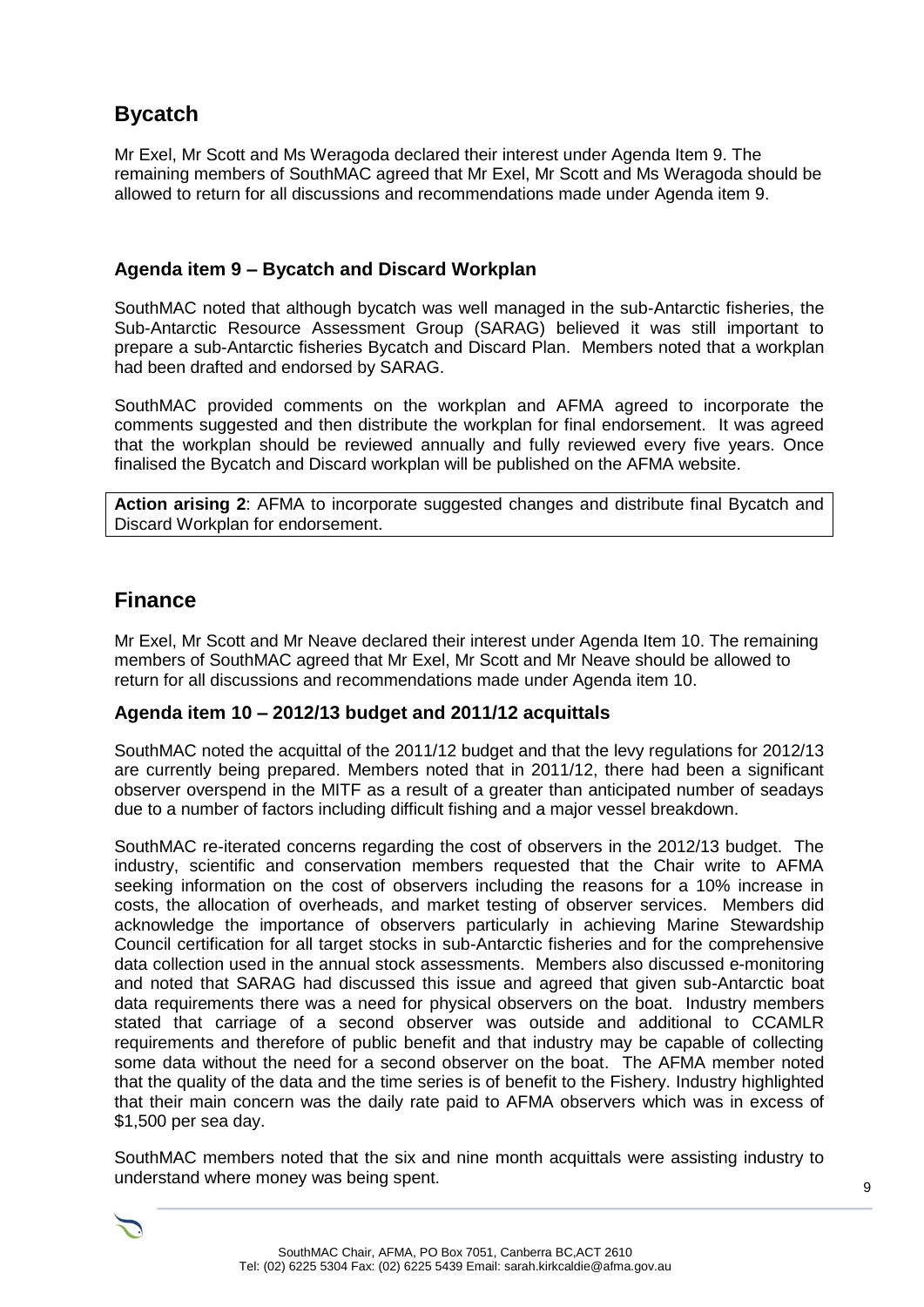SouthMAC noted that the process for preparing the budgets for 2013/14 would commence in AFMA in December 2012.

**Action arising 3**: Chair to write to AFMA seeking information on the cost of observers including the reasons for a 10% increase in cost, the allocation of overheads and market testing of observer services.

## **Other**

Mr Exel and Mr Scott declared their interest under Agenda Item 11. The remaining members of SouthMAC agreed that Mr Exel and Mr Scott should be allowed to return for all discussions and recommendations made under Agenda item 11.

#### **Agenda item 11 – Management Plan measures - review**

SouthMAC noted that it is a requirement under the HIMI Fishery and MIT Fishery management plans for SouthMAC to assess the extent to which the performance criteria outlined in the plans have been met.

Members discussed the report prepared by AFMA which showed the level of achievement as at 30 June 2012. Members noted that there was a slight overcatch of toothfish in the HIMI Fishery in the 2010/11 season and there was provision in the HIMI Fishery Management Plan to accommodate this circumstance, with the overcatch being immediately deducted from the new season's quota allocation before fishing began in the new season. The Committee agreed that the bycatch and discarding workplan should be included next year.

#### **Agenda item 12 - Other business**

There were no additional items discussed under 'Other business'.

#### **Agenda item 13 - Next meeting**

SouthMAC agreed that a meeting via teleconference is required in March 2013 to discuss SARAG consideration of the MITF stock assessment prepared by scientists from CSIRO. It was expected that the next face-to-face meeting of SouthMAC would be held in Hobart in late November 2013.

SouthMAC noted that Mr Neave would be on leave 13 January until 8 March 2013 and then would be retiring in August 2013.

The meeting was closed at 12.50 pm.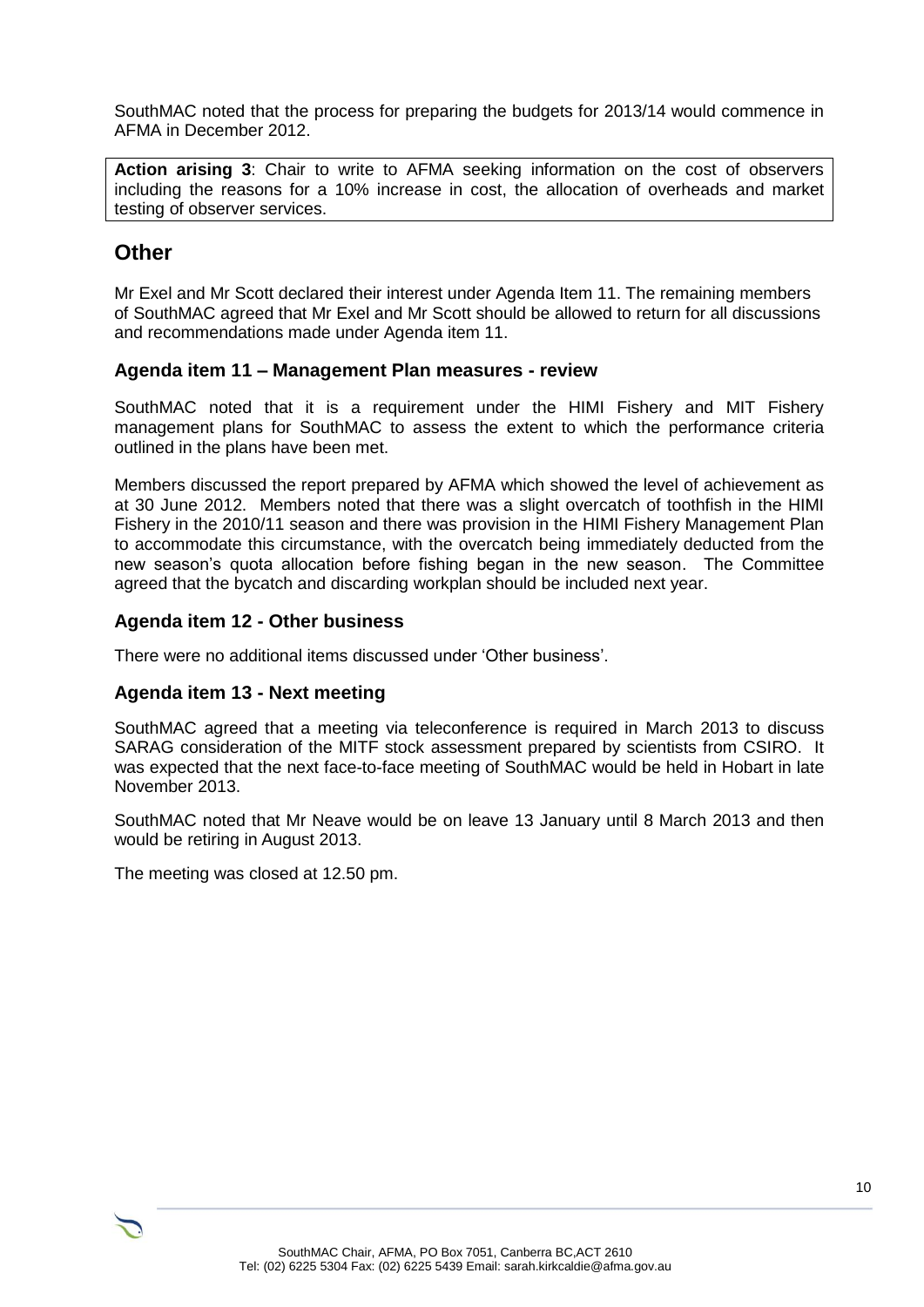#### **REPORT ON THE KEY OUTCOMES OF THE THIRTIETH MEETING OF THE COMMISSION FOR THE CONSERVATION OF ANTARCTIC MARINE LIVING RESOURCES (CCAMLR XXX)**

# **Hobart, Australia 24 October to 4 November 2011**

This document sets out the key outcomes of the thirtieth meeting of CCAMLR and in particular, as they relate to fishing activities in the Convention Area. More detail on the discussions of CCAMLR and decisions made for other parts of the Convention Area can be found in the following documents which will shortly be available on the CCAMLR web site www.ccamlr.org.

- o Report of the Thirtieth meeting of the Commission (CCAMLR XXX)
- o Report of the Thirtieth meeting of the Scientific Committee (SC)
- o Schedule of Conservation Measures in Force 2011/12
- o Report of the Working Group on Ecosystem Monitoring and Management (WG-EMM)
- o Report of the Working Group on Fish Stock Assessment (WG-FSA)
- $\circ$  Report of the Working Group on Incidental Mortality Associated with Fishing (WG-IMAF)
- o Report of the Standing Committee on Inspection and Compliance (SCIC)

#### **FISHERIES OUTCOMES**

#### **Heard Island and McDonald Islands Fishery (part of Statistical Division 58.5.2)**

Table 1 shows the catch limits agreed to by CCAMLR for the Heard Island and McDonald Islands (HIMI) Fishery for the 2011/12 season, which commences on 1 December 2011, and a comparison with the catch limits set for the 2010/11 season.

| <b>Target species</b>   | 2011/12 limits (tonnes) | 2010/11 limits (tonnes) |
|-------------------------|-------------------------|-------------------------|
| Patagonian toothfish    | 2,730                   | 2,550                   |
| Mackerel icefish        | 30                      | . 78                    |
| <b>By-catch species</b> |                         |                         |
| <b>Skates and Rays</b>  | 120                     | 120                     |
| Macrourus spp.          | 360                     | 360                     |
| Unicorn icefish         | 150                     | 150                     |
| Grey rockcod            | 80                      | 80                      |
| Each other species      | 50                      | 50                      |

**Table 1: Catch limits for the HIMI Fishery**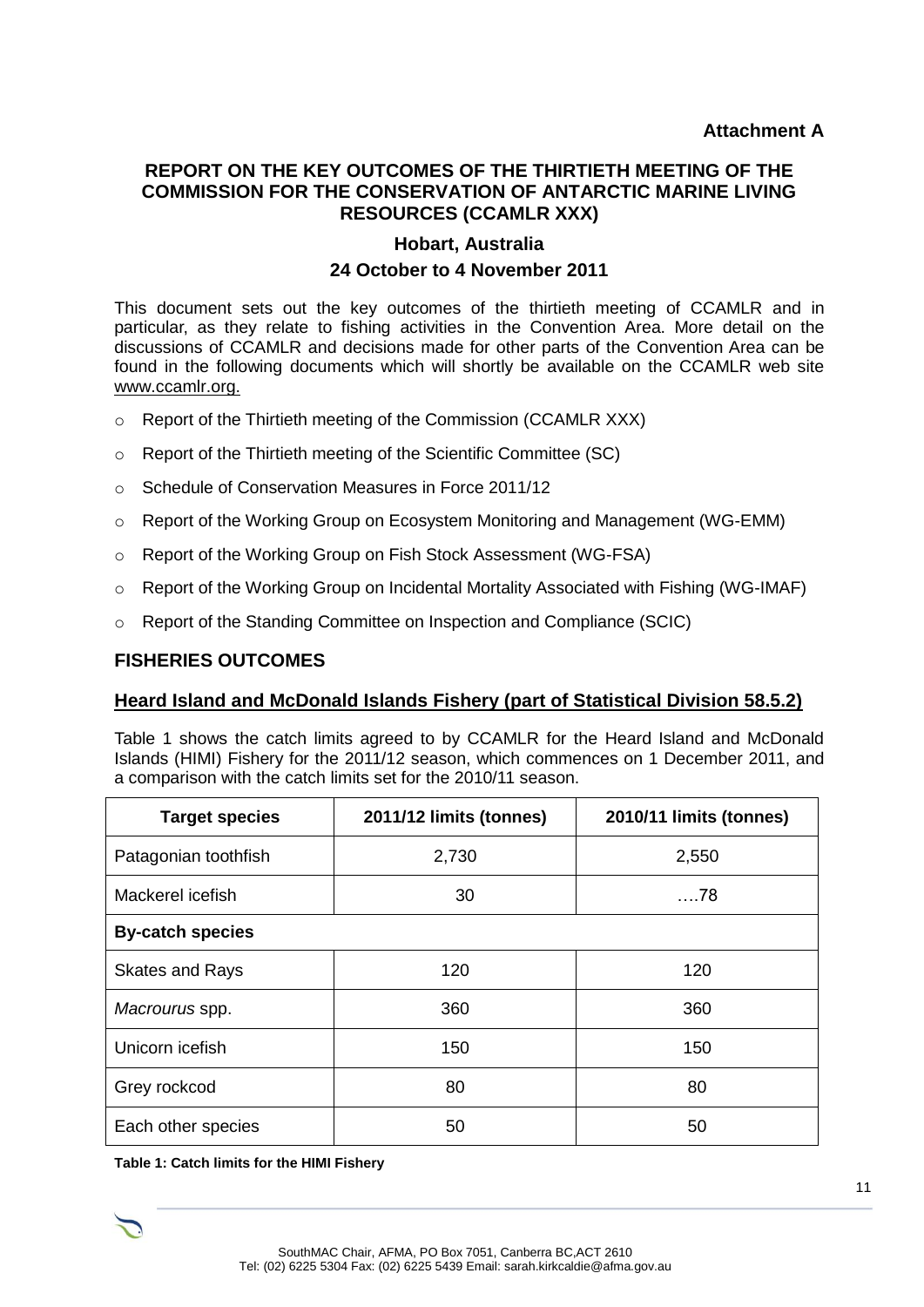#### *Patagonian Toothfish*

Scientists from the Australian Antarctic Division (AAD) prepared a stock assessment for Patagonian Toothfish which was peer-reviewed by WG-FSA and the Scientific Committee. The AAD scientists calculated a sustainable yield of 2730 tonnes for the 2011/12 and 2012/13 seasons which were agreed to by CCAMLR. This is an increase of 180 tonnes from the total allowable catch (TAC) of 2550 tonnes which applied in each of the 2009/10 and 2010/11 seasons.

The yield satisfied the harvest strategy adopted by CCAMLR and Australia which is:

- that the probability that spawning biomass will fall below 20% of the pre exploitation level over the 35 year projection period must not exceed 0.1; and
- the median escapement for the fishery of the spawning biomass shall not be less than 50% over a 35 year projection

noting that the lower figure derived from these calculations is taken as the TAC.

The significant change from the previous stock assessment was the application of a new value of 0.155 (previously 0.13) for natural mortality (M) which resulted from work undertaken by AAD. The effect of a higher M was to give a lower estimate of the initial biomass (B0) with a compensatory increase in recruitment.

The estimated illegal, unregulated and unreported (IUU) catch was zero tonnes.

#### *Mackerel icefish*

Scientists from AAD also prepared a stock assessment for Mackerel Icefish which was peerreviewed at WG-FSA and by the Scientific Committee. CCAMLR agreed to a TAC of 30 tonnes for Mackerel Icefish for the 2011/12 season. This is a decrease of 48 tonnes from the TAC of 78 tonnes set in 2010/11.

The yield satisfied the harvest strategy adopted by CCAMLR and Australia which is:

- that the probability that spawning biomass will fall below 20% of the pre exploitation level over the two year projection period must not exceed 0.1; and
- the median escapement for the fishery of the spawning biomass shall not be less than 75% over a two year projection

noting that lower figure derived from these calculations is taken as the TAC.

CCAMLR agreed to implement the following limit reference point: where the stock assessment indicated a stock biomass (represented by the lower one-sided 95% confidence limit of the survey biomass estimate) of less than 1000 tonnes, or the decision rules indicate a catch limit of less than 100 tonnes, a commercial catch would not be set. Instead, a 30 tonnes combined research and bycatch limit would apply, which would allow the annual trawl survey to continue to monitor the stock and accommodate by-catch of icefish that may occur in toothfish trawl fishery.

The limit reference point was triggered and applies because the total biomass from the 2011 survey was estimated to be 983 tonnes ie: below 1000 tonnes. This is not uncommon as the stock is subject to high natural recruitment fluctuations. Setting the TAC at 30 tonnes will mean that there is no targeting of icefish in the 2011/12 season.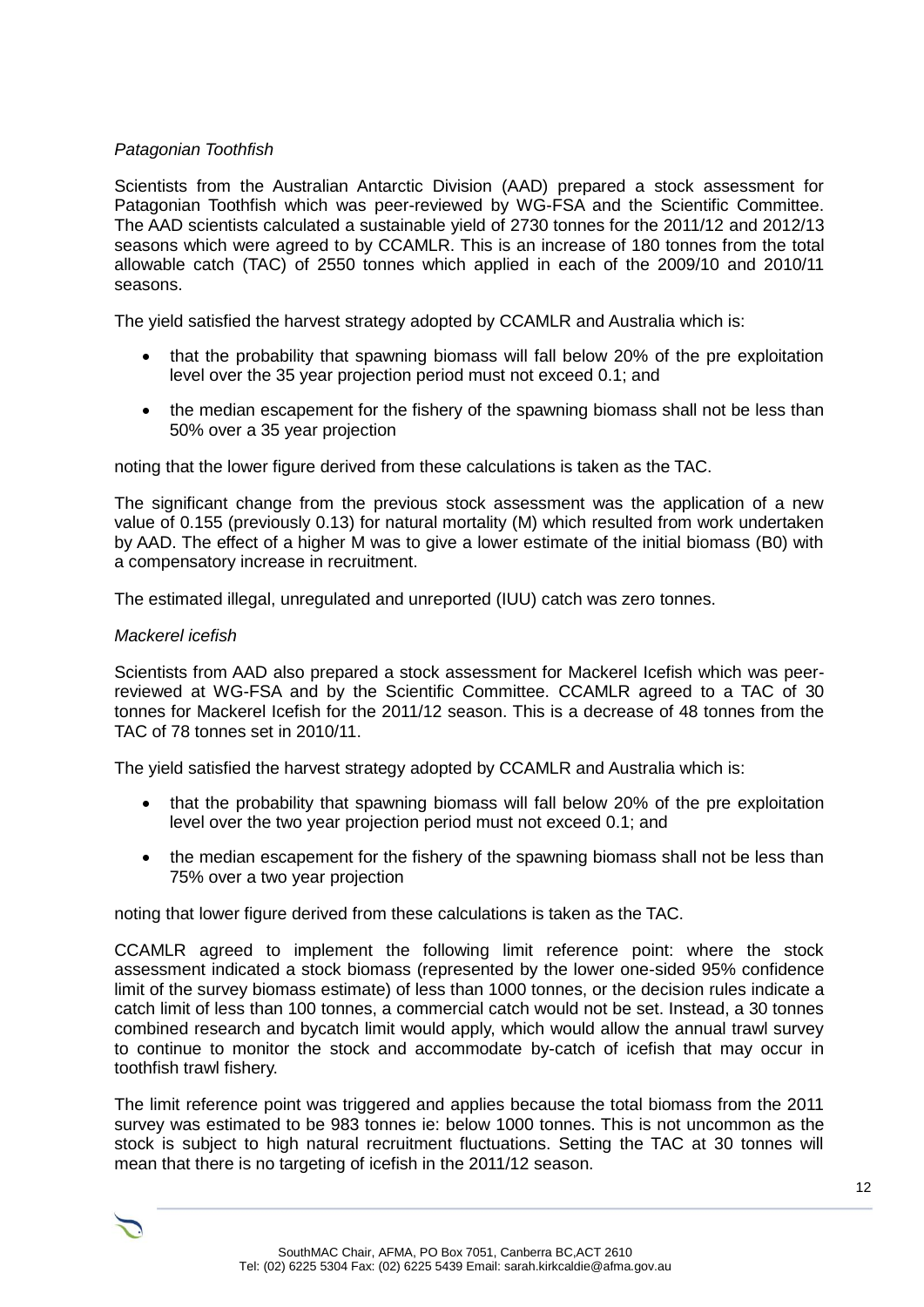#### *Bycatch species*

No new assessments were carried out on the bycatch species in 2011. Accordingly, CCAMLR agreed to retain the bycatch limits from the 2010/11 season for the 2011/12 season.

#### **HIMI Fishery Conservation Measures**

Apart from the change in the TACs for Patagonian Toothfish and Mackerel Icefish and the season dates, the only change to the Conservation Measures which apply to the HIMI Fishery was the removal of the night setting requirement during the longline extension period  $15 - 30$ April. This measure will be trialed over two years.

#### **Other Conservation Measures and resolutions**

The other Conservation Measures relevant to Australian operations generally remained unchanged.

Conservation Measure 10-02 (Licensing and inspection obligations of Contracting Parties with regard to their flag vessels operating in the Convention Area) was changed to include the requirement for flag states to investigate every very serious marine casualty (which covers total loss of a fishing vessel, loss of life, severe damage to the marine environment, serious injury to its own or another State's nationals or serious damage to its own or another State's vessels or installations.

Conservation Measure 10-04 (Automated satellite-linked vessel Monitoring Systems (VMS) was modified to allow the VMS data to be made available by the Secretariat for surveillance and inspection planning purposes.

Conservation Measure 21-02 (Exploratory fisheries) was amended in line with krill fishery requirements whereby a member may only nominate in respect to vessels flying its flag or that of another CCAMLR member at the time of notification of an intention to operate in an exploratory fishery.

Conservation Measure 22-09 (Protection of registered vulnerable marine ecosystems in subareas, divisions, small scale research units, or management areas open to bottom fishing) is a new measure and lists registered vulnerable marine ecosystems. Division 88.1 has two areas defined with a radius of 1.25 nautical miles around a defined point.

Recalling the sinking of the FV Insung No. 1 in the Ross Sea in 2010, and Members concerns for the safety of fishing vessels, crew and scientific observers operating in the Southern Ocean, CCAMLR adopted a resolution to enhance the safety of fishing vessels in the Convention Area.

#### **New and Exploratory fisheries**

No Australian operators sought access to New and Exploratory fisheries in 2011/12. Australia advised the Commission that it retained a strong interest in participating in exploratory fishing and developing robust assessments for exploratory fisheries.

The Scientific Committee agreed that it could provide no new advice on catch limits for Divisions 58.4.1, 58.4.2 and 58.4.3a.

Table 2 shows the toothfish catch limits that were agreed by CCAMLR for 2011/12.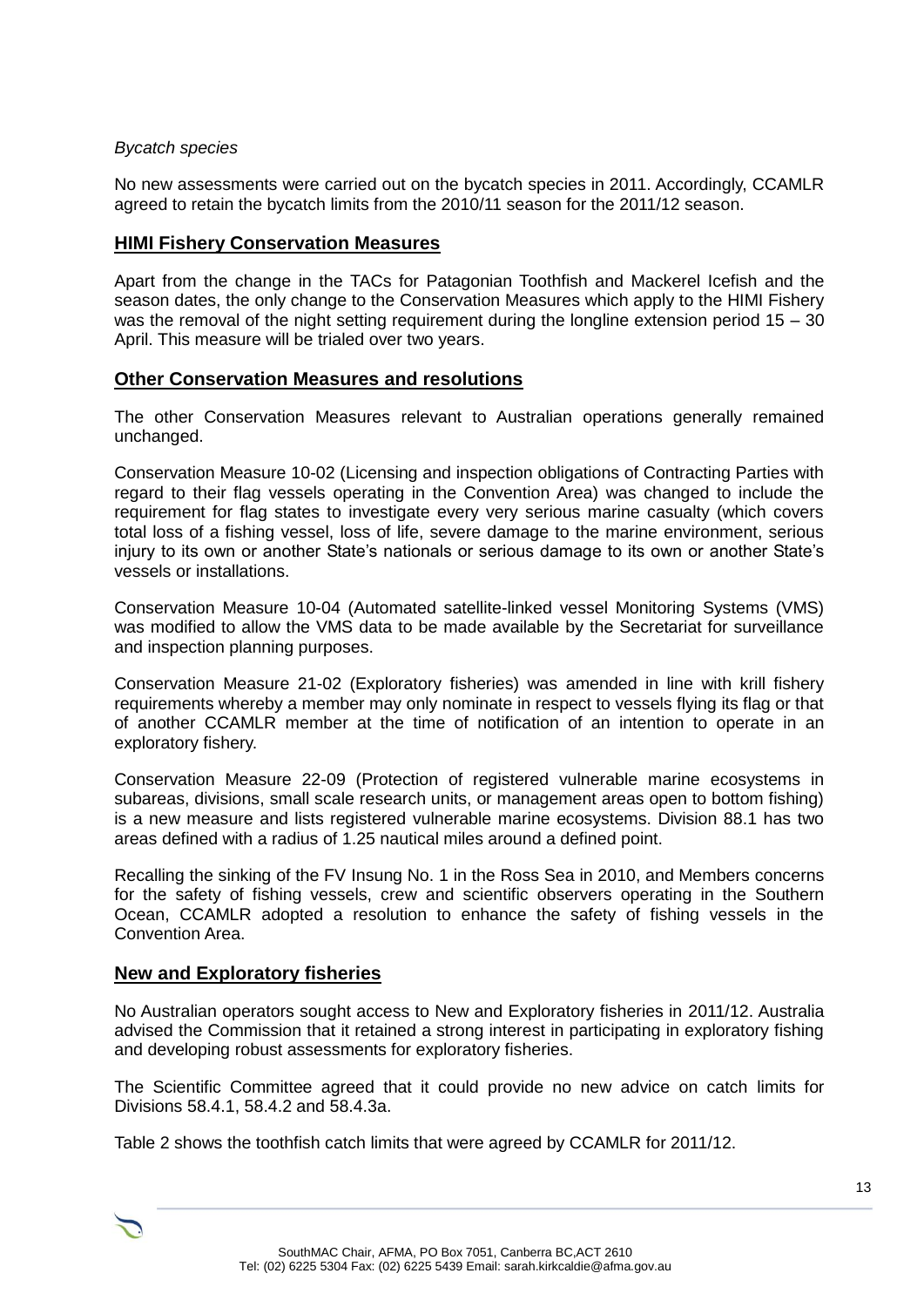| <b>Statistical Division</b> | 2011/12 limits (tonnes)                                             |
|-----------------------------|---------------------------------------------------------------------|
| 58.4.1                      | 210                                                                 |
| 58.4.2                      | 70                                                                  |
| 58.4.3a (Elan Bank)         | 86                                                                  |
| 58.4.3b (BANZARE Bank)      | 0                                                                   |
|                             | (research fishing with a 40 tonnes catch limit is planned by Japan) |
| 58.4.4 (Ob and Lena Banks)  | 0                                                                   |
|                             | (research survey with a 70 tonnes catch limit is planned by Japan)  |
| 88.1 (Ross Sea)             | 3282                                                                |
| 88.2 (Ross Sea)             | 530                                                                 |

**Table 2: Catch limits for New and Exploratory fisheries**

In 2010 the Scientific Committee adopted a term 'data-poor exploratory fisheries' to include all fisheries that are closed or exploratory fisheries for which stock assessments are lacking. It was noted that for some of these fisheries, despite many years of structured research and tagging programs, data are currently insufficient to undertake a stock assessment. A generalised work-plan was developed for implementing research in data-poor exploratory fisheries.

The Commission agreed that a precautionary catch limit of zero would be set for BANZARE Bank. However, Japan intends conducting fishery-based research at BANZARE Bank (Division 58.4.3b) during 2011/12 with the number of longline sets limited to 48 with a catch limit of 40 tonnes. Historically, considerable IUU fishing has occurred in BANZARE Bank.

CCAMLR endorsed the Scientific Committee recommendation that in data poor fisheries the number of research hauls should be increased and the tagging rates should be increased to 5 tags per tonne caught in subareas 48.6 and 58.4 (Indian Ocean sector) to increase the amount of data and number of tags available for recapture.

#### **Krill resources**

Six CCAMLR members fished for krill in 2010/11, with about two-thirds of the catches taken in sub-area 48.2. As at 24 September 2011, 179,131 tonnes had been caught, which was a reduction from the 211,974 tonnes taken in 2010/11.

The changes in relative distribution of catch between sub-areas 48.1, 48.2 and 48.3 between 2009/10 and 2010/11 were largely due to the extent of winter sea-ice in sub-area 48.1.

Notifications for krill fishing in 2011/12 were received from seven Members with a predicted catch of 401,000 tonnes.

CCAMLR endorsed a recommendation that the investigation of recruitment variability of krill should be afforded a high priority because, if recruitment variability is too high or there are long-term trends in recruitment, this may require reassessment of the catch limit or an alternative application of the decision rules.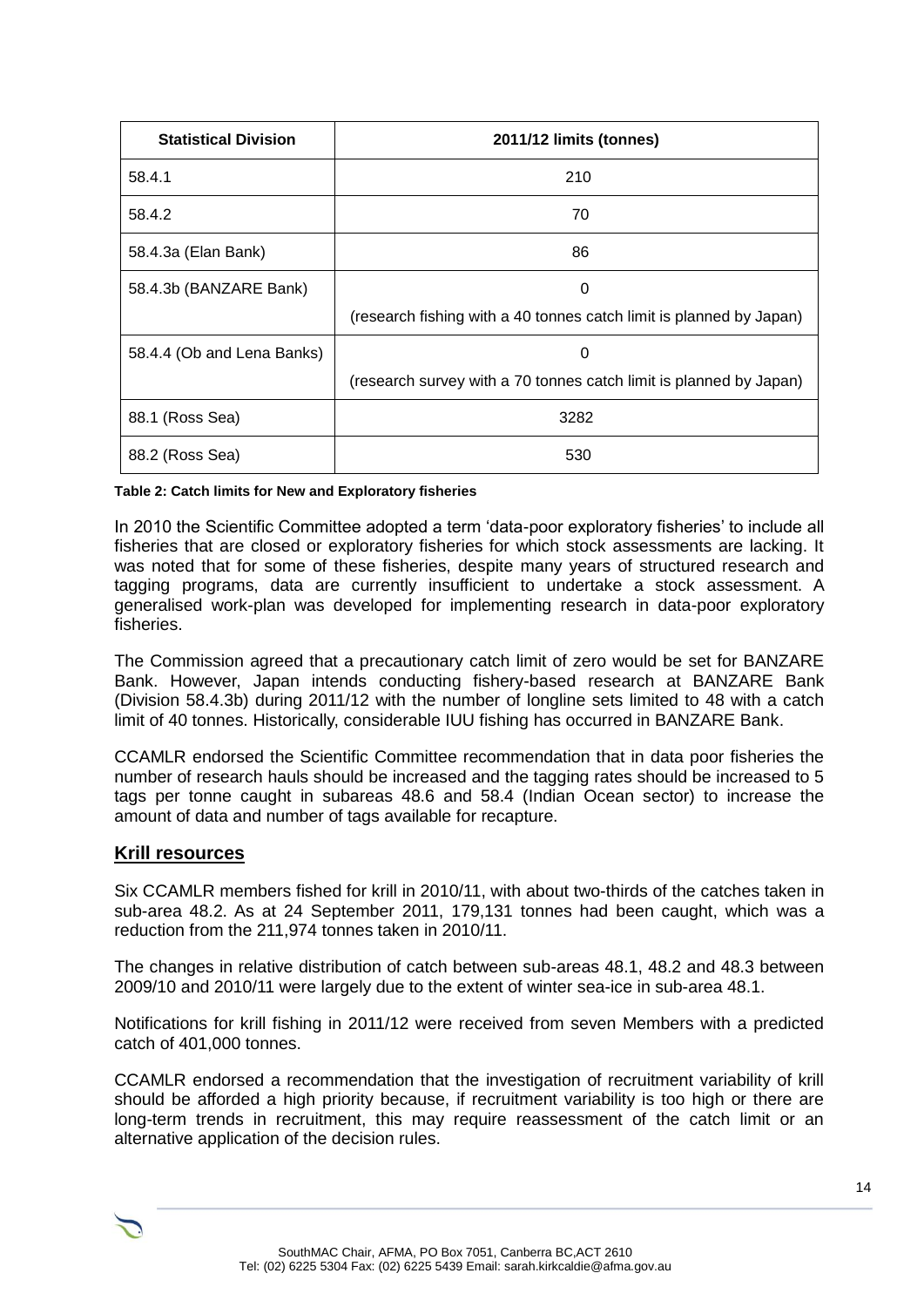## **ILLEGAL FISHING ACTIVITIES**

#### **Estimated annual IUU catch of toothfish in the CCAMLR area**

CCAMLR noted advice from the Scientific Committee that there is no evidence to suggest that IUU fishing has declined and that it continued at a relatively low level. The Scientific Committee recommended that the Secretariat should monitor trends in IUU effort rather than estimate IUU catch, but that estimates of total removals are needed for stock assessments. The IUU catch was predominantly Antarctic toothfish.

There remains uncertainty surrounding gillnet catch rates and the bycatch of fish and seabirds and impact on benthos are unknown. All IUU fishing catches in the Convention Area during the 2010/11 season appeared to be taken in gillnets.

#### **INCIDENTAL MORTALITY ASSOCIATED WITH FISHING**

The Working Group on Incidental Mortality Associated with Fishing (WG-IMAF) hold meetings biennially, and met in 2011.

The total extrapolated seabird mortalities as a result of interactions with fishing gear in longline operations in the 2010/11 season were estimated to be 220 seabirds in the French EEZs in subareas 58.5.1 (Kerguelen Island) and 58.6 (Crozet Islands) with near zero levels elsewhere in the CCAMLR area of waters.

One seabird (northern giant petrel) was killed in the HIMI longline fishery in 2010/11.

There were no marine mammal mortalities reported in the Convention Area in the 2010/11 season.

#### **MARINE PROTECTED AREAS (MPAs)**

Continuing on from the work initiated in 2010, Australia again proposed the establishment of a representative system of Marine Protected Areas (MPAs) through the adoption of a general conservation measure. A new Conservation Measure 91-04 (General framework for the establishment of CCAMLR Marine Protected Areas) was introduced.

The Conservation Measure states CCAMLR MPAs shall be established on the basis of the best available scientific evidence, and shall contribute, taking full consideration of Article II of the CAMLR Convention where conservation includes rational use, to the achievement of the following objectives:

- I. the protection of representative examples of marine ecosystems, biodiversity and habitats at an appropriate scale to maintain their viability and integrity in the long term;
- II. the protection of key ecosystem processes, habitats and species, including population and life history stages;
- III. the establishment of scientific reference areas for monitoring natural variability and longterm change or for monitoring the effects of harvesting and other human activities on Antarctic marine living resources and on the ecosystem of which they form part;
- IV. the protection of areas vulnerable to impacts by human activities, including unique, rare or highly biodiverse habitats and features;
- V. the protection of features critical to the function of local ecosystems; and
- VI. the protection of areas to maintain resilience or the ability to adapt to the effects of climate change.

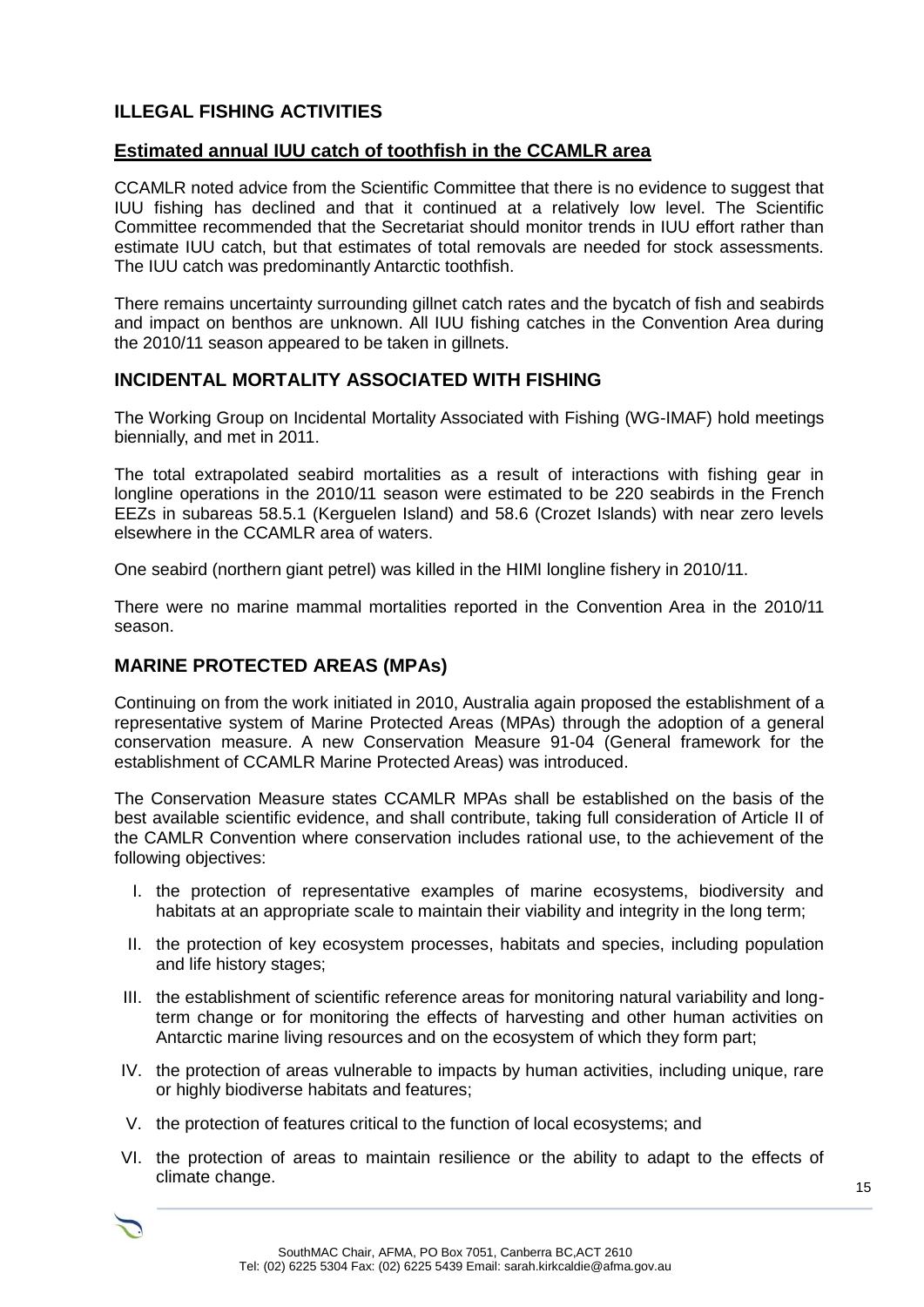CCAMLR endorsed the Scientific Committee's advice that proposals for MPAs should include a clear description of the balance between the protection of ecological function and allowance for, and impact on, harvesting. CCAMLR welcomed the development of planning domains for representative system of MPAs and that these be the basis for planning MPAs in the Convention Area.

Australia and France jointly presented a proposal for a representative system of MPAs in the East Antarctica planning domain. A conservation measure will be prepared by Australia and France for consideration by CCAMLR in 2012.

New Zealand and the USA introduced papers on establishing MPAs in the Ross Sea which will be subject to further discussion during 2012, with an intention to bring forward pr0posals for the formal establishment of an MPA for consideration by CCAMLR in 2012.

#### **COMPLIANCE ISSUES**

The Development of a Compliance Evaluation Procedure developed by Australia was further discussed by CCAMLR. Members were encouraged to actively engage with Australia to contribute to inter-sessional work toward drafting a conservation measure for consideration by CCAMLR in 2012.

CCAMLR noted advice from SCIC that Singapore had been non-responsive to communications from the Secretariat and Members, and that Singapore have not taken appropriate action to fully implement the Catch Documentation Scheme (CDS). It was noted with concern that ports in Malaysia and Singapore continue to be used by IUU-listed vessels. CCAMLR endorsed SCIC's recommendation that Singapore's status as a Non-Contracting party cooperating with CCAMLR by participating in the CDS be revoked. The Chair will write to Singapore in relation to the matter.

Australian Fisheries Management Authority November 2011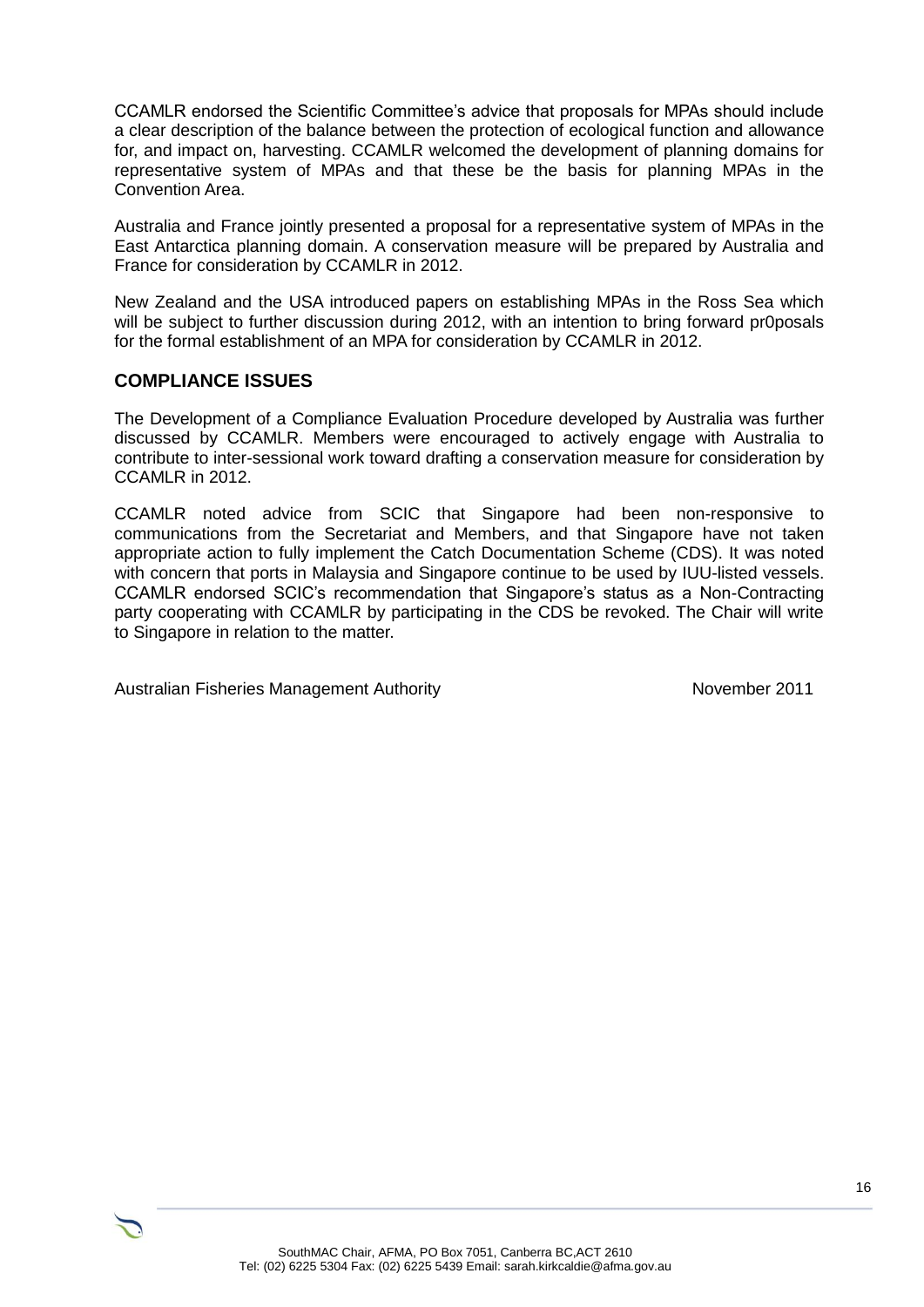#### **Attachment B**

# **Performance criteria against which the measures taken may be assessed**

#### *Heard Island and McDonald Islands Fishery Management Plan 2002*

| <b>Performance Criteria</b>                                                                                                                                                                                                                                                        | Level of Achievement as at 30/06/11                                                                                                                                                                                                                                                                                                                                                                                                                                                                                |
|------------------------------------------------------------------------------------------------------------------------------------------------------------------------------------------------------------------------------------------------------------------------------------|--------------------------------------------------------------------------------------------------------------------------------------------------------------------------------------------------------------------------------------------------------------------------------------------------------------------------------------------------------------------------------------------------------------------------------------------------------------------------------------------------------------------|
| The target species meet sustainable reference<br>points set for each target species.                                                                                                                                                                                               | Achieved - Stock assessments completed for target<br>species with application of reference points. The catch<br>from illegal, unregulated and unreported (IUU) fishing<br>was estimated to be zero.                                                                                                                                                                                                                                                                                                                |
| A total allowable catch is set for each target<br>species for each fishing year, and that (unless<br>provision is made for corresponding reductions in<br>subsequent years) the amount of fish that may be<br>taken in a fishing year is not exceeded in the<br>year.              | Achieved. The catch limits for both target and bycatch<br>species were not exceeded for the fishing season,<br>which ended on 30 November 2010.<br>The stock assessments prepared by AAD are peer-<br>reviewed by CCAMLR.                                                                                                                                                                                                                                                                                          |
| Transferable statutory fishing rights are granted<br>to eligible persons.                                                                                                                                                                                                          | Achieved. Statutory fishing rights have been granted to<br>eligible persons and are fully tradeable.                                                                                                                                                                                                                                                                                                                                                                                                               |
| No more than three boats operate in the fishery<br>at any time.                                                                                                                                                                                                                    | Achieved. Three boats operated in the fishery during<br>the year.                                                                                                                                                                                                                                                                                                                                                                                                                                                  |
| Effective strategies are in place to ensure that<br>stocks of any depleted fish resources are being<br>rebuilt.                                                                                                                                                                    | Strategies are not required, as no depleted fish stocks<br>have been identified in the fishery. IUU fishing<br>continues to be a threat to the sustainable practices<br>adopted by Australian operators. A strong compliance<br>program has been implemented to deter IUU activity<br>and, after discussions with French authorities, a joint<br>research program will continue as part of a multi-year<br>effort to assess the strength of a shared stock<br>relationship for toothfish on the Kerguelen Plateau. |
| The catch of non-target species is reduced to, or<br>kept at, a minimum, and below a level that will<br>allow stocks of the species to be maintained at<br>ecologically-sustainable levels.                                                                                        | Achieved. The bycatch of the fishery has remained well<br>below defined reference points. A review procedure has<br>been established by the Sub-Antarctic Fisheries<br>Management Advisory Committee (SouthMAC) to<br>examine fishing operations if bycatch limits approach<br>an agreed trigger level.                                                                                                                                                                                                            |
|                                                                                                                                                                                                                                                                                    | There are significant areas of the exclusive economic<br>zone (EEZ) around HIMI that have been set aside as<br>marine protected areas, which have been established<br>under the National Representative System of Marine<br>Protected Areas. The HIMI Marine Reserve is one of<br>the world's largest protected marine reserves and<br>provides representative ecosystem protection across<br>the physiological classifications, setting aside over 39%<br>of all waters shallower than 1000 metres in the EEZ     |
| Cost-effective and high quality research is carried<br>out in relation to the fishery in accordance with a<br>five year strategic research plan, the results of<br>which are<br>included in the assessment process of the<br>fishery<br>published in the assessment reports of the | Achieved. A comprehensive research, data gathering<br>and survey program is in place in line with the five year<br>strategic research plan for the fishery. The data<br>gathered are analysed and reviewed annually by the<br>Sub-Antarctic Resource Assessment Group (SARAG)<br>and the Commission for the Conservation of Antarctic<br>Marine Living Resources (CCAMLR).                                                                                                                                         |
| fishery<br>taken into consideration in determining the<br>total allowable catch, and other management<br>arrangements, in a fishing year.                                                                                                                                          | The results are fed into the annual SARAG, SouthMAC<br>and CCAMLR process and are reflected in the TACs for<br>the fishery.<br>Reports on the fishery are published annually.                                                                                                                                                                                                                                                                                                                                      |

 $\blacktriangledown$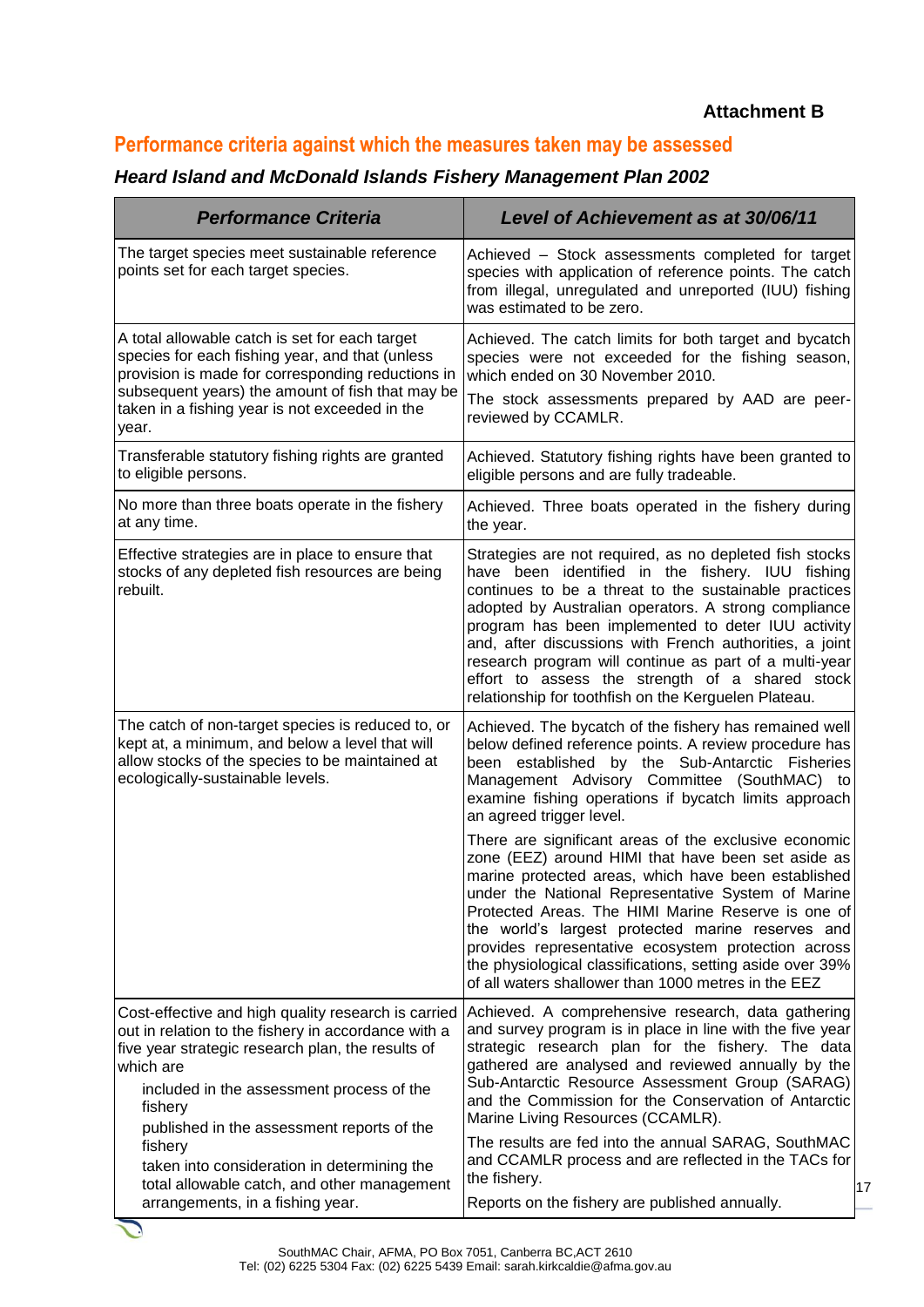| <b>Performance Criteria</b>                                                                                                                                                                                                                            | <b>Level of Achievement as at 30/06/11</b>                                                                                                                                                                                                                                                                                                                                                                                                                                                                                                                          |
|--------------------------------------------------------------------------------------------------------------------------------------------------------------------------------------------------------------------------------------------------------|---------------------------------------------------------------------------------------------------------------------------------------------------------------------------------------------------------------------------------------------------------------------------------------------------------------------------------------------------------------------------------------------------------------------------------------------------------------------------------------------------------------------------------------------------------------------|
|                                                                                                                                                                                                                                                        | A collaborative research program between Australia<br>and France has commenced to determine whether the<br>HIMI toothfish stocks straddle the adjacent areas. This<br>program has been progressed under the Australia -<br>France Co-operation Treaty.                                                                                                                                                                                                                                                                                                              |
| The monitoring required by the fisheries<br>assessment plan has been undertaken.                                                                                                                                                                       | Achieved. The survey requirements of the HIMI<br><b>Fisheries</b><br>Assessment<br>Plan<br>2010-2011<br>were<br>successfully completed in March to May 2011.<br>The tagging requirements of the HIMI Fisheries<br>2010-2011<br>Assessment Plan<br>successfully<br>were                                                                                                                                                                                                                                                                                              |
| Data is collected and analysed in a timely manner<br>to enable<br>evaluation of the effectiveness of the<br>strategies to maintain or rebuild the resources<br>of the fishery to an acceptable level<br>modification of those strategies.<br>$\bullet$ | completed by the operators.<br>Achieved. Comprehensive<br>survey,<br>logbook<br>and<br>observer data was gathered on the fishery throughout<br>the year. This data was analysed in a timely manner<br>and formed the basis of management decisions in<br>relation to the setting of catch limits.<br>The fishery's stocks are currently maintained at<br>sustainable levels.                                                                                                                                                                                        |
| The cost-effectiveness of management is<br>assessed periodically.                                                                                                                                                                                      | In July 2011 the draft budgets for the fishery for the<br>2011/12 financial year were reviewed and comments<br>from SouthMAC were provided to AFMA. AFMA's<br>expenditure is reviewed against the budget at each<br>SouthMAC meeting.                                                                                                                                                                                                                                                                                                                               |
| Economic efficiency of the fishery is assessed<br>periodically using economic data provided, on<br>request, by statutory fishing right holders.                                                                                                        | ABARES in their 'Fishery Status Reports 2010' state<br>that there has been little quota latency in recent years.<br>The TACs are regularly filled which indicates positive<br>net economic returns for the fishery and it is an<br>example of how ITQs can be used as a primary<br>management control in conjunction with input controls<br>aimed at protecting the environment. The use of ITQs<br>provides the best chance that profits will be maximised<br>subject to a precautionary harvest strategy and strict<br>operational constraints placed on vessels. |
|                                                                                                                                                                                                                                                        | A Management Strategy Evaluation project is being<br>undertaken to assess management inputs and options<br>for management.                                                                                                                                                                                                                                                                                                                                                                                                                                          |
| The budgetary objectives of the fishery are<br>achieved.                                                                                                                                                                                               | Achieved. Expenditure for the fishery was within<br>budget.                                                                                                                                                                                                                                                                                                                                                                                                                                                                                                         |
| AFMA and SouthMAC must, at least once every<br>five years, assess the effectiveness of the Plan<br>including the measures taken to achieve the<br>objectives of this Plan by reference to the<br>performance criteria mentioned above.                 | The operation of the HIMI Fishery was reviewed<br>through the strategic assessment review process which<br>was completed in March 2007. An annual status report<br>was prepared for the 2010/11 financial year.<br>AFMA has reviewed all Management Plans and                                                                                                                                                                                                                                                                                                       |
|                                                                                                                                                                                                                                                        | removed parts which are covered in other legislative<br>instruments.<br>AFMA commenced a process to amend the Plan to:                                                                                                                                                                                                                                                                                                                                                                                                                                              |
|                                                                                                                                                                                                                                                        | remove the minimum quota holding requirement<br>for non-trawl fishing methods;                                                                                                                                                                                                                                                                                                                                                                                                                                                                                      |
|                                                                                                                                                                                                                                                        | move the mechanism for setting the minimum<br>٠<br>quota holding for trawl fishing methods to a<br>determination; and                                                                                                                                                                                                                                                                                                                                                                                                                                               |
|                                                                                                                                                                                                                                                        | make minor changes to some definitions and<br>$\bullet$<br>remove specific reference to the Bycatch Action $ _{18}$<br>Plan.                                                                                                                                                                                                                                                                                                                                                                                                                                        |

 $\mathcal{L}$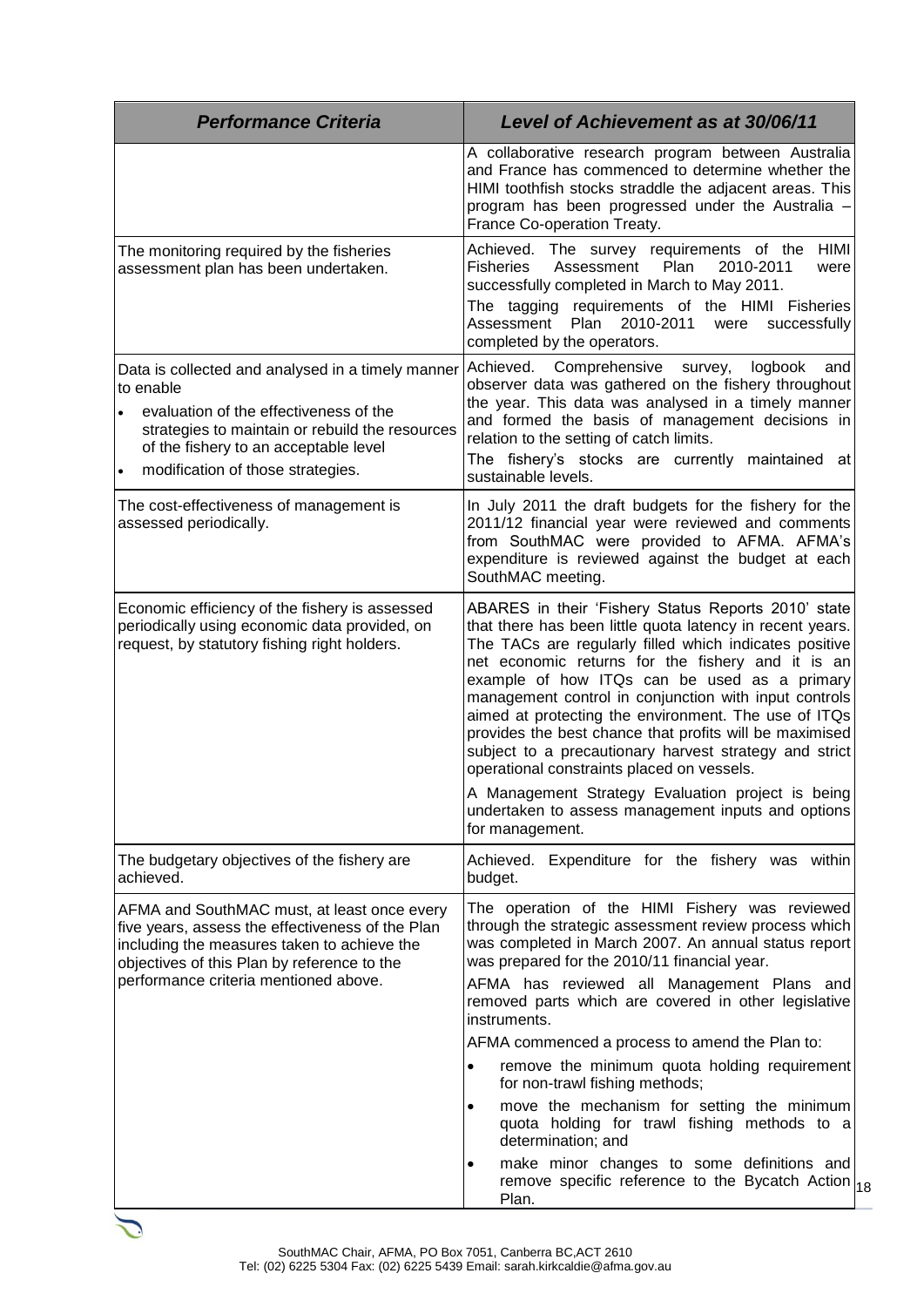| <b>Performance Criteria</b>                                                                                                                                            | <b>Level of Achievement as at 30/06/11</b>                                          |
|------------------------------------------------------------------------------------------------------------------------------------------------------------------------|-------------------------------------------------------------------------------------|
| AFMA must include in its annual report for a<br>financial year a statement of the extent to which<br>the performance criteria mentioned above were<br>met in the year. | Achieved.                                                                           |
| Each year, SouthMAC must assess the extent to<br>which the performance criteria mentioned above<br>have been met in that year.                                         | Achieved. SouthMAC provided input into the annual<br>review of the Management Plan. |



 $\mathcal{L}$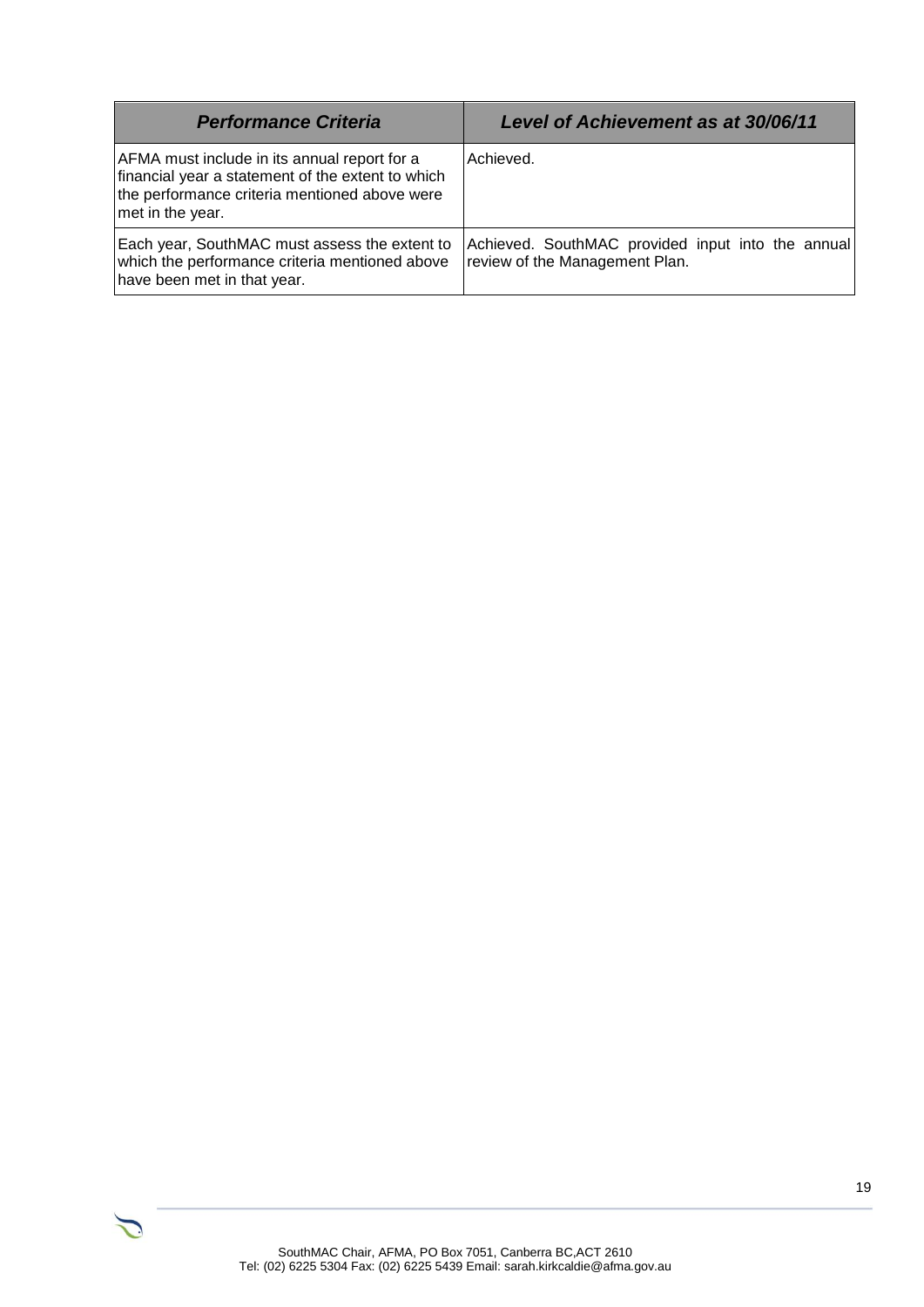# *Macquarie Island Toothfish Fishery Management Plan 2006*

| <b>Performance Criteria</b>                                                                                                                                                                                                                                                                                                                                                                                                                       | <b>Level of Achievement as at 30/06/11</b>                                                                                                                                                                                                                                                                                                                                                                                                                                                                                                                                                                                                                                                   |
|---------------------------------------------------------------------------------------------------------------------------------------------------------------------------------------------------------------------------------------------------------------------------------------------------------------------------------------------------------------------------------------------------------------------------------------------------|----------------------------------------------------------------------------------------------------------------------------------------------------------------------------------------------------------------------------------------------------------------------------------------------------------------------------------------------------------------------------------------------------------------------------------------------------------------------------------------------------------------------------------------------------------------------------------------------------------------------------------------------------------------------------------------------|
| AFMA includes in its annual report details of the<br>range and cost of services provided by AFMA in<br>that year.                                                                                                                                                                                                                                                                                                                                 | Achieved.                                                                                                                                                                                                                                                                                                                                                                                                                                                                                                                                                                                                                                                                                    |
| AFMA's management of the fishery is assessed<br>periodically and is acknowledged by government<br>and key stakeholders to be pursuing a cost<br>effective service.                                                                                                                                                                                                                                                                                | In July 2011 the draft budgets for the fishery for the<br>2011/12 financial year were reviewed and comments<br>from SouthMAC were provided to AFMA. AFMA's<br>expenditure is reviewed against the budget at each<br>SouthMAC meeting.                                                                                                                                                                                                                                                                                                                                                                                                                                                        |
| Patagonian toothfish population numbers must<br>not fall below the sustainable reference point<br>set.                                                                                                                                                                                                                                                                                                                                            | Achieved. The total allowable catch (TAC) for both<br>the Aurora Trough and Macquarie Ridge were set<br>using the agreed reference points.                                                                                                                                                                                                                                                                                                                                                                                                                                                                                                                                                   |
| A total allowable catch is set for Patagonian<br>toothfish for each fishing year, and that (unless<br>provision is made for corresponding reductions<br>in subsequent years) the amount of fish that<br>may be taken in a fishing year is not exceeded<br>in the year.                                                                                                                                                                            | Achieved. The catch limits were not exceededhe<br>Aurora Trough was exceeded in the 2010/11 season<br>which ended on 14 April 2011. The catch limits<br>bycatch species were not exceeded in the 2010/11<br>fishing season                                                                                                                                                                                                                                                                                                                                                                                                                                                                   |
| Statutory fishing rights are granted to eligible<br>persons.                                                                                                                                                                                                                                                                                                                                                                                      | Achieved. Statutory fishing rights have been granted<br>to eligible persons and are fully tradeable.                                                                                                                                                                                                                                                                                                                                                                                                                                                                                                                                                                                         |
| No more than three boats operate in the fishery<br>at any time unless AFMA has authorised more.                                                                                                                                                                                                                                                                                                                                                   | Achieved. One boat operated in the fishery during<br>the 2010/11 fishing season.                                                                                                                                                                                                                                                                                                                                                                                                                                                                                                                                                                                                             |
| Effective strategies are in place to ensure that<br>stocks of any depleted fish resources are being<br>rebuilt.                                                                                                                                                                                                                                                                                                                                   | Strategies are not required, as no depleted fish<br>stocks have been identified in the fishery.                                                                                                                                                                                                                                                                                                                                                                                                                                                                                                                                                                                              |
| The catch of species other than Patagonian<br>toothfish is reduced to, or kept at, a minimum,<br>and below a level that will allow stocks of the<br>species to be maintained at ecologically-<br>sustainable levels.                                                                                                                                                                                                                              | Achieved. The bycatch of the fishery has remained<br>well below defined reference points.                                                                                                                                                                                                                                                                                                                                                                                                                                                                                                                                                                                                    |
|                                                                                                                                                                                                                                                                                                                                                                                                                                                   | There are significant areas of the exclusive economic<br>zone (EEZ) around Macquarie Island that have been<br>set aside as marine protected areas, which have<br>been established under the National Representative<br>System of Marine Protected Areas. The Macquarie<br>Island Marine Park comprises almost one third of the<br>EEZ around Macquarie Island and contains one of<br>the world's largest 'no take' areas. The Aurora<br>Trough sector is the main trawl ground where the<br>majority of the trawl catch is taken and covers a total<br>of 130 square kilometres. The Marine Park covers<br>162,000 square kilometres, from a total EEZ area of<br>476,000 square kilometres. |
| Cost-effective and high quality research is<br>carried out in relation to the fishery in<br>accordance with a five year strategic research<br>plan, the results of which are<br>included in the assessment process of the<br>fishery<br>published in the assessment reports of the<br>$\bullet$<br>fishery<br>taken into consideration in determining the<br>۰<br>total allowable catch, and other management<br>arrangements, in a fishing year. | Achieved. A comprehensive research and<br>data<br>gathering program is in place in line with the five year<br>strategic research plan for the fishery. The data<br>gathered are analysed and reviewed annually by the<br>Sub-Antarctic Resource Assessment Group and are<br>used in the annual stock assessments prepared by<br>CSIRO.                                                                                                                                                                                                                                                                                                                                                       |
| The bycatch action plan is reviewed each 6<br>months and a report about the operation of the<br>plan is prepared for the AFMA Board.                                                                                                                                                                                                                                                                                                              | There is no longer a bycatch action plan. Low levels<br>of bycatch were reported by observers. There were<br>interactions<br>reported<br>with<br>Threatened,<br>no                                                                                                                                                                                                                                                                                                                                                                                                                                                                                                                           |
|                                                                                                                                                                                                                                                                                                                                                                                                                                                   | Endangered or Protected species.                                                                                                                                                                                                                                                                                                                                                                                                                                                                                                                                                                                                                                                             |



 $\tilde{\mathcal{L}}$ 

20